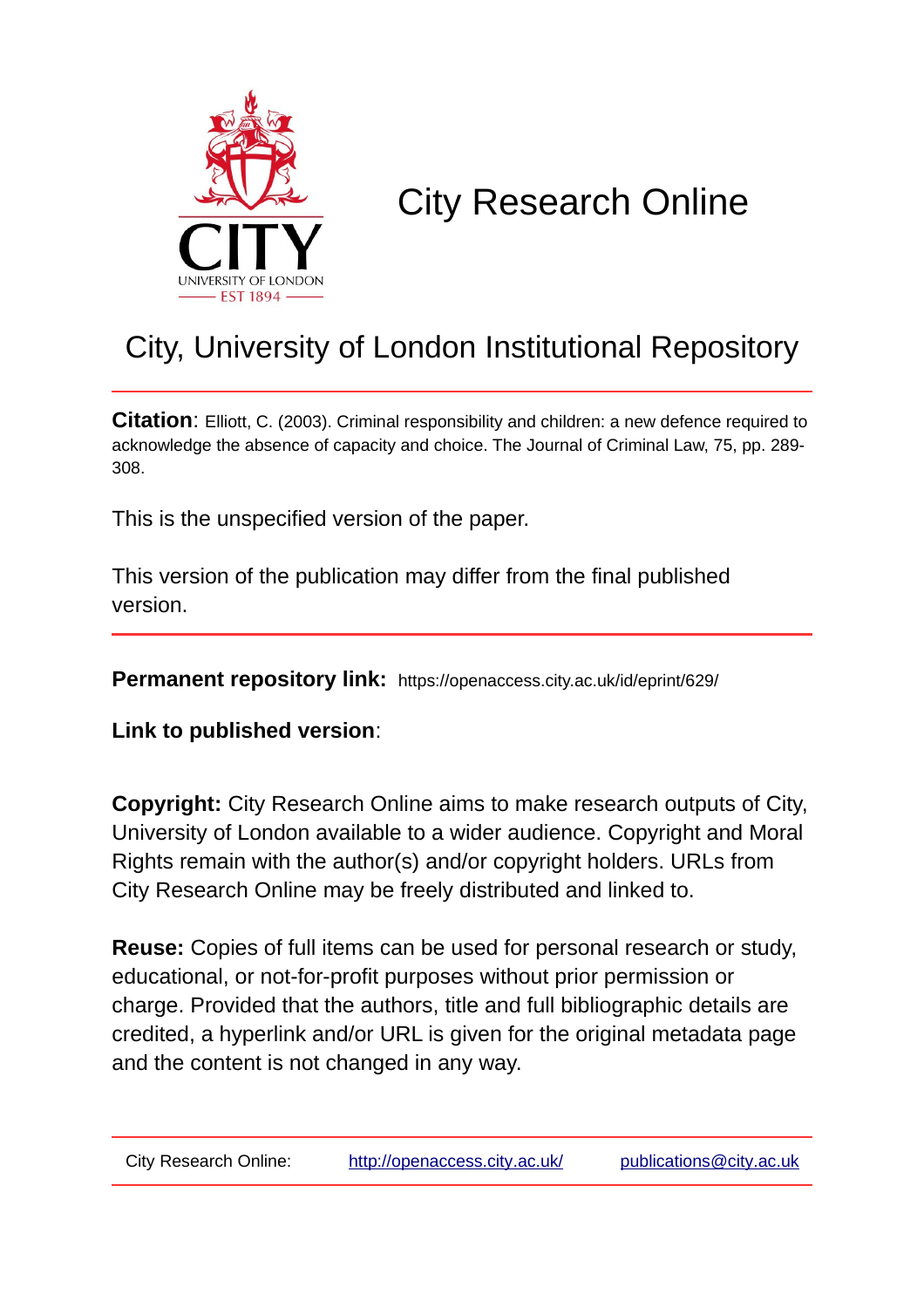## *Criminal Responsibility and Children: A New Defence Required to Acknowledge the Absence of Capacity and Choice*

## Catherine Elliott\*

*Abstract* When children reach 10 years old they are exposed to the full brunt of the criminal law with no defence available to them to reflect their status as children. Legal theorists have repeatedly argued that criminal responsibility should only be imposed on individuals who have the capacity and freedom to choose how they behave. Children only have limited personal autonomy and therefore lack this capacity and freedom to make a genuine choice about their behaviour. They should therefore benefit from a new defence which moves away from the *doli incapax* emphasis on moral understanding and is available to children up to the age of 14.

*Keywords* Minors; *Doli incapax*; Criminal responsibility; Defence

When children reach 10 years old they are exposed to the full brunt of the criminal law with no defence available to them to reflect their status as children.<sup>1</sup> This situation has frequently been criticised,<sup>2</sup> but the law has not been changed; in fact it has been made more severe for children with the abolition of the *doli incapax* defence confirmed in *R* v *JTB*. <sup>3</sup> One reason why criticism of this area of law has not lead to reform may be that there has been no methodical analysis to explain why it is wrong to criminalise young children, instead there are general assertions of the harm done to children in the criminal justice system or general references to children's human rights. This article seeks to fill this gap by exploring the fundamental question of why criminal responsibility should not be imposed on children aged over 10 years old. To do this, we need to go back to the fundamental question considered by legal theorists about when criminal responsibility should be imposed.<sup>4</sup> In this article it will be argued that criminal responsibility should only be imposed on individuals who have the capacity and freedom to choose 24 25 26 27 28 29 30 31 32 33 34 35 36 37 38 39

40 41

42

46 47 \* Senior Lecturer, City University, London; e-mail: C.Elliott@city.ac.uk. I would like to thank Kabir Sondhi and Tom Collins for their assistance in carrying out the research for this article.

1 Section 50 of the Children and Young Persons Act 1933 provides: 'It shall be conclusively presumed that no child under the age of ten years can be guilty of any offence'. 43 44 45

2 See, e.g., the European Committee of Social Rights, Conclusions XVII-2 (United Kingdom), reference period 1 January 2003 to 31 December 2004.

3 [2009] UKHL 20, [2009] 2 WLR 1088, interpreting s. 34 of the Crime and Disorder Act 1998.

The Journal of Criminal Law (2011) 75 JCL 289–308 289 doi:10.1350/jcla.2011.75.4.717

<sup>4</sup> See, e.g., H. L. A. Hart, *Punishment and Responsibility: Essays in the Philosophy of Law* (Clarendon Press: Oxford, 1968). 48 49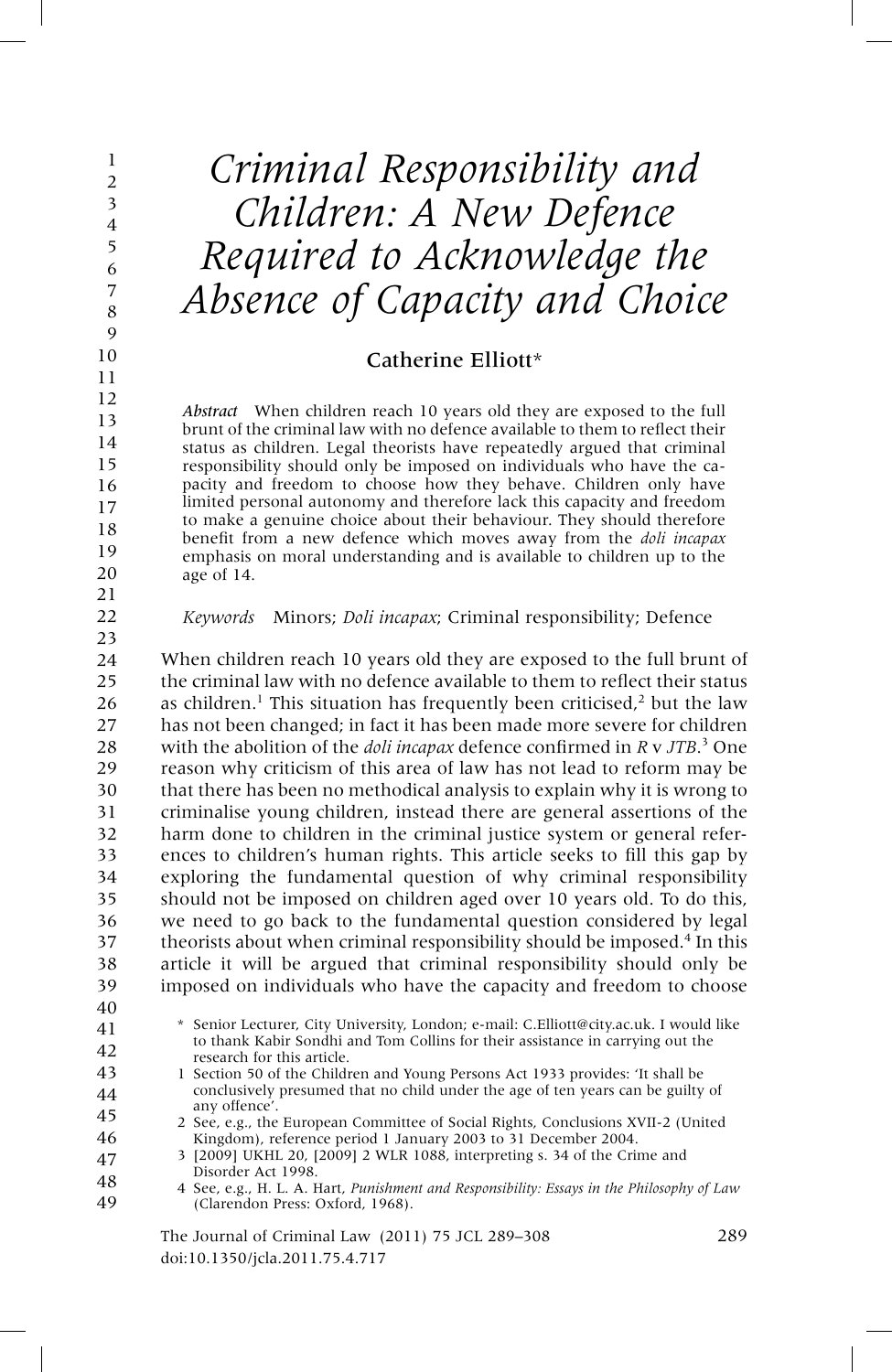how they behave. Children only have limited personal autonomy and therefore do not have the capacity and freedom to make this choice and there is therefore a fundamental injustice when criminal liability is imposed on children. While the concept of childhood may be a social concept with no fixed boundaries, a 10-year-old is unquestionably in UK society a child who is still experiencing childhood, but there is currently no recognition of this in the criminal law. Childhood now provides young people with very little protection from the full rigours of the criminal law and the priority of retribution. While there were clearly problems with the defence of *doli incapax* which have been well documented,<sup>5</sup> its abolition represents a move towards 'adultification'<sup>6</sup> and the gap left by the abolition of the old defence needs to be filled with a new defence that more accurately reflects the reason why children should be treated differently than adults. By exploring the concept of criminal responsibility it will become clear that the historical defence of *doli incapax* was fundamentally flawed because it was permitting the defence for reasons which were not at the heart of why criminal responsibility was inappropriate for many children. This gap between the legal requirements for the defence and the reason for denying criminal responsibility ultimately meant the defence became disengaged from reality and lost the support of the judges and practitioners, to the point where it became almost routine to conclude the presumption of *doli incapax* had been rebutted, with very little evidence to support this rebuttle being required. The way forward is to establish a new defence of being a minor which has its foundations built on the child's lack of capacity and freedom to choose because of his or her limited personal autonomy, which is the reason for the denial of criminal responsibility and the intervention of the civil system instead. 1 2 3 4 5 6 7 8 9 10 11 12 13 14 15 16 17 18 19 20 21 22 23 24 25 26 27 28

29 30

31

## **Young people and the courts**

In recent years, the criminal justice net for young people has widened with such legal developments as the abolition of the defence of *doli incapax* and the creation of anti-social behaviour orders, which are civil orders, but which, if breached, give rise to criminal liability. The abolition of the defence of *doli incapax* was confirmed by the House of Lords in *R* v *JTB.*<sup>7</sup> This case was criticised by Francis Bennion who argued that the decision: 32 33 34 35 36 37 38

should be treated as incorrect so far as it fails to recognize that in the case of complex offences, for example forgery and certain consensual sexual behaviour such as that engaged in by Boy A, the prosecution may still need to establish by evidence that a defendant who is below the age of discretion 39 40 41 42

<sup>5</sup> Laws J in the Divisional Court in *C (A Minor)* v *DPP* [1994] 3 WLR 888 declared the presumption defunct, and though his decision was reversed on appeal ([1996] AC 1), the House of Lords accepted that the rebuttable presumption could give rise to anomalies. 44 45 46

<sup>6</sup> L. Steinberg and R. G. Schwartz, 'Developmental Psychology Goes to Court' in T. Grisso and R. G. Schwartz (eds), *Youth on Trial: A Developmental Perspective on Juvenile Justice* (University of Chicago Press: Chicago, 2000) 13. 47 48

<sup>7 [2009]</sup> UKHL 20, [2009] 2 WLR 1088. 49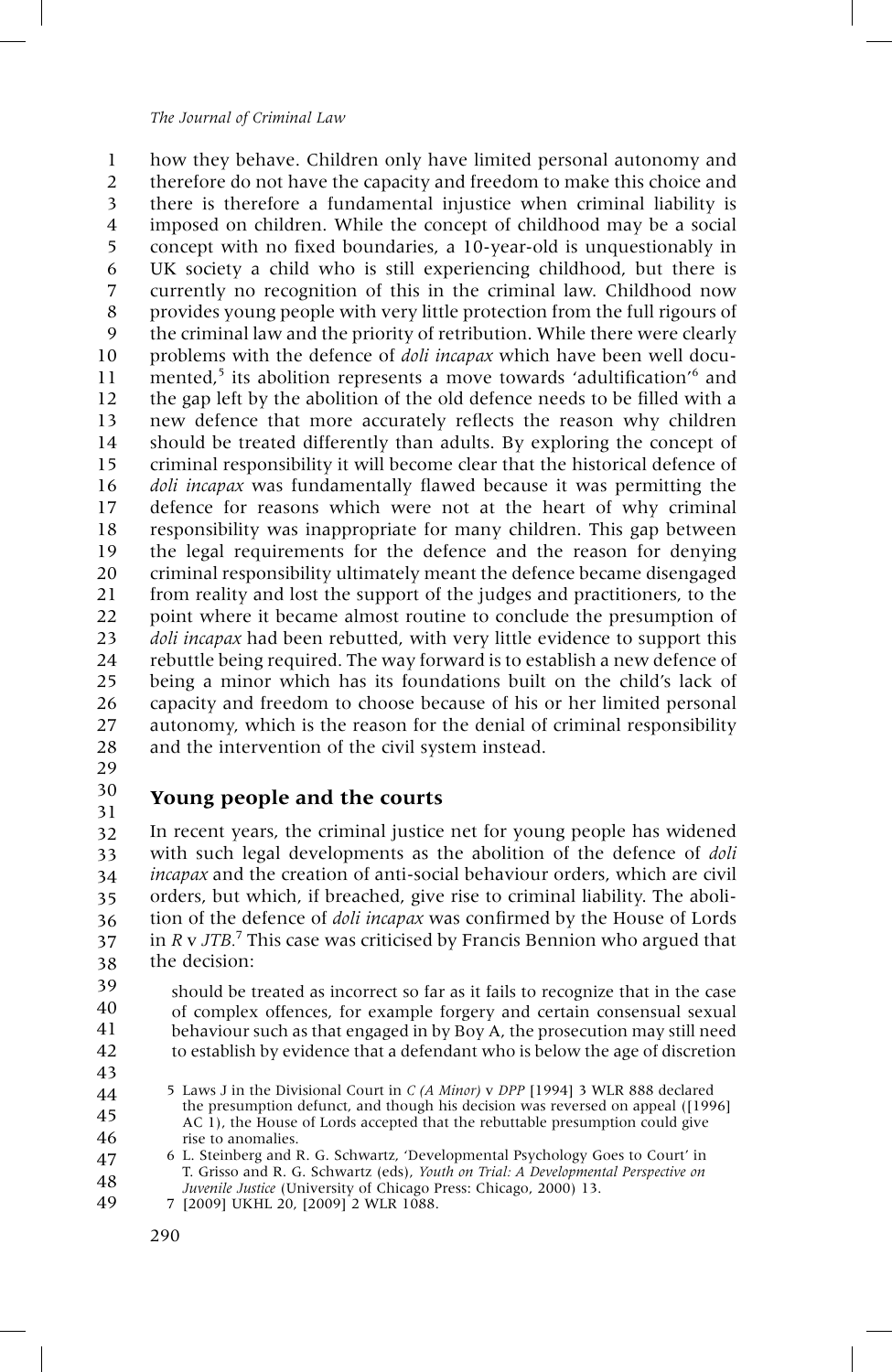possesses the requisite *mens rea*. In *JTB* this meant that the prosecution needed to prove beyond reasonable doubt that Boy A understood the substance of the ingredients of the offence in question, for example those imported by the [Sexual Offences Act 2003] definition of 'sexual'. 8 1 2 3 4

Bennion's arguments could amount to bringing back the issues raised in the *doli incapax* defence through the concept of *mens rea* but only for 'complex offences'. The main difference to the former defence would be the burden of proof. But even if Bennion's argument is accepted, there will be problems identifying which offences should be treated as 'complex' for these purposes, and this analysis of the law still provides inadequate protection to children. 5 6 7 8 9 10 11

There is clearly unease among some judges and academics with the current application of the criminal law to young children. It is particularly in the context of sexual offences that the problems with the current law have been highlighted. It is possible that a 10-year-old child might well regard his sexual experimentation as 'naughty' without realising that it could give rise to criminal liability. The dangers of criminalising children were observed in the context of sexual experimentation by Lord Hope in his dissenting judgment in *R* v *G*: 12 13 14 15 16 17 18 19

A heavy responsibility has been placed on prosecuting authorities, where both parties are of a similar young age, to discriminate between cases where the proscribed activity was truly mutual on the one hand and those where the complainant was subjected to an element of exploitation or undue pressure on the other. In the former case more harm than good may be done by prosecuting.<sup>9</sup> 20 21 22 23 24 25

The lack of control over the exercise of this discretion to prosecute adds to the risk of injustice.<sup>10</sup> 26 27

In *S and Marper v United Kingdom*<sup>11</sup> the European Court of Human Rights referred to the UN Convention on the Rights of the Child of 1989 and commented upon the importance of treating young people differently than adults with regard to the criminal justice system 'given their special situation and the importance of their development and integration in society'. 12 28 29 30 31 32 33

Internationally, the law in England is out of step because of its early criminalisation of minors. Worldwide, the current median age at which criminal responsibility will be imposed is 12 years.<sup>13</sup> The United Nations' Committee on the Rights of the Child, has condemned the UK for imposing criminal liability on very young children. The European Committee of Social Rights, the body responsible for the monitoring of 34 35 36 37 38 39

40

- 8 F. Bennion, 'Mens Rea and Defendants below the Age of Discretion' [2009] Crim LR 757 at 769.
- 9 [2003] UKHL 50, [2003] 4 All ER 765 at [14].
- 10 Compare *R* v *G* [2008] UKHL 37, [2009] 1 AC 92 where the young offender was prosecuted under s. 5 of the Sexual Offences Act 2003 and the case of *R (on the application of S)* v *DPP* [2006] EWHC 2231 (Admin) where, on similar facts, the case was prosecuted under the less serious offence of s. 13 of the Sexual Offences Act 2003. 43 44 45 46
- 11 App. Nos 30562/04 and 30566/04 (2009) 48 EHRR 50. 47
- 12 Ibid. at [124]. 48
- 13 D. Cipriani, *Children's Rights and the Minimum Age of Criminal Responsibility:A Global Perspective* (Ashgate: Aldershot, 2009) ch. 7. 49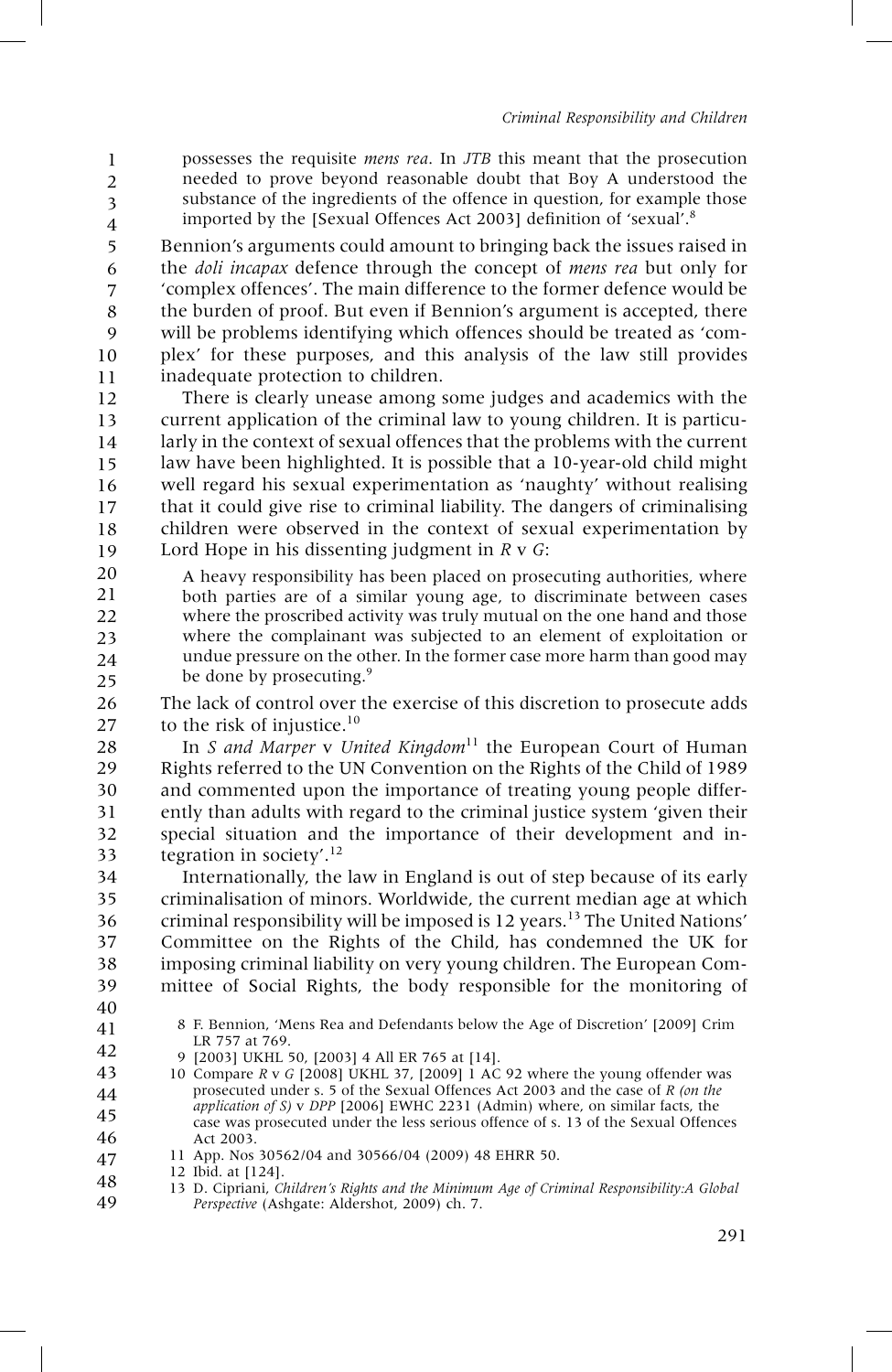compliance with the European Social Charter, has also found that minimum ages of criminal responsibility of under 12 are incompatible with Article 17 of the Charter.<sup>14</sup> 1 2 3

4 5

6

## **The Legal Theory of Criminal Responsibility**

The existing defence available to children under 10 years of being a minor relies completely on the simple status of being a child as a justification for the defence. But the status of being a child experiencing childhood does not neatly stop at 10. The perception of a child depends on a society's culture and values which evolve over time.15 Don Cipriani has commented: 7 8 9 10 11 12

13 14

15

the notion and meaning of childhood is not itself a natural phenomenon or scientific fact, even though it is certainly related to the natural, biological realities of children.16

While our existing defence for children is a status defence, the delimitation of its boundaries at the age of 10 seem impossible to justify as the young offender still falls firmly within the status of a child at the age of 11 and beyond. So a simple explanation of the defence on the basis of status is unsatisfactory and instead a deeper exploration of why the defence is available needs to be undertaken in order to determine where a logical boundary for its application should fall. 16 17 18 19 20 21 22 23

While nothing will be gained by comparing the different legal approaches taken around the world to children, all the countries are grappling with the same fundamental question—'At what age should criminal responsibility be imposed on children?'—and this in itself rests on fundamental issues of when criminal responsibility is justified. The UK government's Consultation Paper, *Tackling Youth Crime*<sup>17</sup> that preceded the Crime and Disorder Act 1998 justified the abolition of the defence of *doli incapax* on the basis that this would send a clear signal that in general children of 10 and over 'should be held accountable for their own actions'.<sup>18</sup> Accountability and responsibility in this context are effectively synonyms, but the government makes no effort to consider the fundamental question of whether children can justifiably be found criminally responsible for their acts. Nicola Lacey has explained that criminal responsibility is a: 24 25 26 27 28 29 30 31 32 33 34 35 36 37

practice of attribution which is specific to criminal law yet which is connected with prevailing intellectual ideas, including—though, obviously, not restricted to—philosophical theories about the nature of human beings. The content and emphasis of these problems can be expected to change according to the environment in which the system operates, with 38 39 40 41 42

43

- 15 J. Fionda, *Devils and Angels: Youth Policy and Crime* (Hart: Oxford, 2005) ch. 1. 46
- 16 Cipriani, above n. 13 at 2. 47
- 17 Home Office, *Tackling Youth Crime: Reforming Youth Justice* (Home Office: London, 1997). 48

18 Ibid. at [15]. 49

<sup>14</sup> European Committee of Social Rights, above n. 2: 'a minimum age of criminal responsibility below the age of 12 years is considered by the Committee not to be internationally acceptable'. 44 45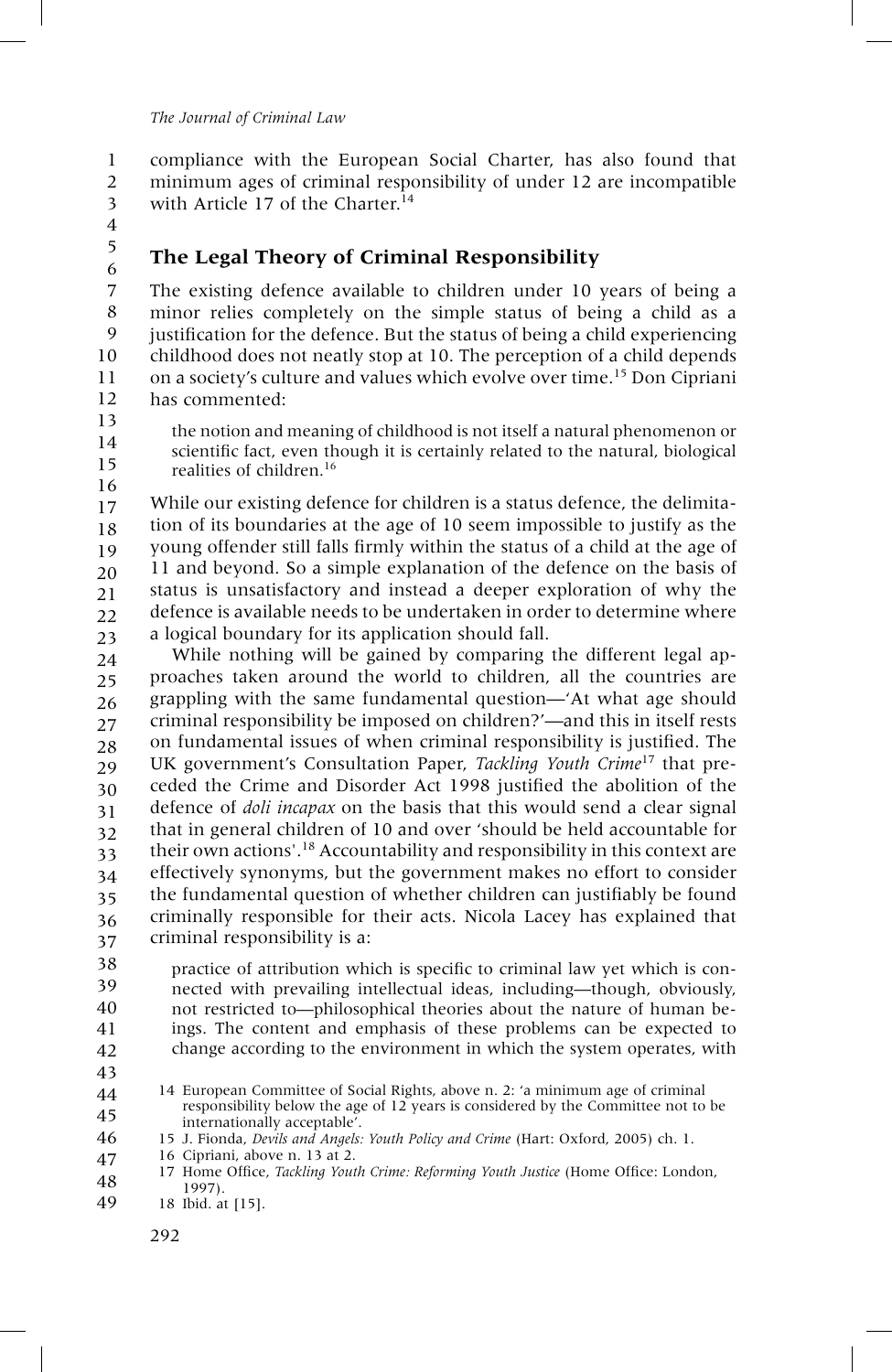important factors including the distinction of political interests and economic powers; the prevailing cultural and intellectual environment; the organization and relative status of relevant professional groups and the array and vigour of alternative means of social ordering.<sup>19</sup>

Thus criminal responsibility is not a static concept, but adapts to the social environment in which it is applied. The concept should not just adapt to 'the relative status of relevant professional groups'<sup>20</sup> it must also show a sensitivity to the vulnerabilities of certain groups in society. In the context of children, the criminal law needs to be able to adapt its focus to a child-centric view of the world where children are 'understood in relation to their own social world and therefore assign children a more primary position and active role . . . which may enable the adult community to understand more and condemn less'.<sup>21</sup> 5 6 7 8 9 10 11 12 13

At the heart of the criminal justice system is the power to punish; criminal responsibility should be imposed on people who deserve to be punished, if punishment is not required then the civil system is more appropriate. To impose a punishment the criminal law should be looking for personal responsibility which requires capacity and choice<sup>22</sup> which in themselves are a reflection of personal autonomy. Young children lack capacity and they are not autonomous individuals. That lack of autonomy is visually obvious with regard to a baby who cannot even clothe and feed itself, but continues to exist well beyond this period. The great legal philosopher Professor Hart explained: 14 15 16 17 18 19 20 21 22 23 24

What is crucial is that those whom we punish should have had, when they acted, the normal capacities, physical and mental, for doing what the law requires and abstaining from what it forbids, and a fair opportunity to exercise these capacities. Where these capacities and opportunities are absent. . . . the moral protest is that it's morally wrong to punish because 'he could not have helped it', or 'he could not have done otherwise' or 'he had no real choice'. 23

## **Capacity and children**

Regarding the issue of capacity as a requirement for justifying the imposition of criminal responsibility, Cane has observed that: 34 35 36

It is generally agreed that a minimum level of mental and physical capacity is a precondition of culpability. A person should not be blamed if they lacked basic understanding of the nature and significance of their conduct or basic control over it, unless their lack of capacity was itself the result of culpable conduct on their part.<sup>24</sup>

<sup>41</sup> 42

<sup>19</sup> N. Lacey, 'In Search of the Responsible Subject: History, Philosophy and Social Sciences in Criminal law Theory' (2001) 64 MLR 350 at 351.

<sup>20</sup> Ibid. 46

<sup>21</sup> Fionda, above n. 15 at 32. 47

<sup>22</sup> Hart, above n. 4 at 152. 23 Ibid. 48

<sup>24</sup> P. Cane, *Responsibility in Law and Morality* (Hart Publishing: Oxford, 2002) 65. 49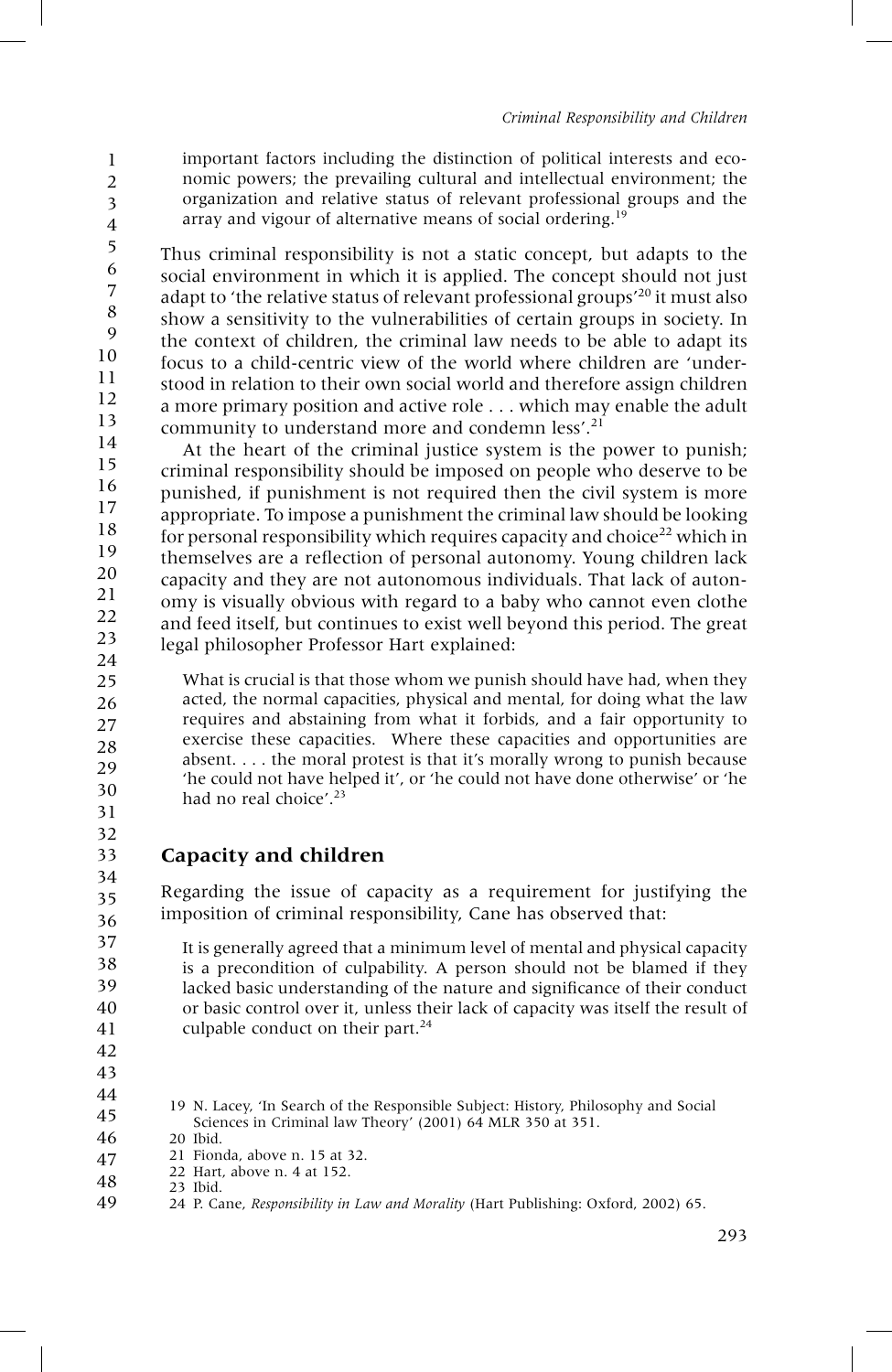Duff and von Hirsch have argued that criminal responsibility is founded upon 'the notion of rational agency'.<sup>25</sup> In other words, criminal liability can only be imposed if a person is capable of recognising that his or her conduct was not motivated by good reasons. John Gardner has argued persuasively that criminal liability should only be imposed on those who have the 'ability to live within reason'.<sup>26</sup> Hart argues that there is a minimum mental and physical capacity a person must possess if they are to be subjected to criminal liability, which he called 'capacity responsibility'. 27 1 2 3 4 5 6 7 8 9

Science can provide the proof that children lack capacity and cannot therefore be treated as 'rational agents', 'motivated by reason' for the purposes of the imposition of criminal responsibility. The College of Psychiatrists observed: 10 11 12 13

Biological factors such as the functioning of the frontal lobes of the brain play an important role in the development of self-control and of other abilities. The frontal lobes are involved in an individual's ability to manage the large amount of information entering consciousness from many sources, in changing behaviour, in using acquired information, in planning actions and in controlling impulsivity. Generally the frontal lobes are felt to mature at approximately 14 years of age.<sup>28</sup> 14 15 16 17 18 19 20

The under-developed intellectual competence of children is referred to directly by the United Nations Standard Minimum Rules for the Administration of Juvenile Justice (known as the Beijing Rules) regarding the setting of the minimum age of criminal responsibility. Rule 4.1 states that the minimum age  $\ldots$  shall not be fixed at too low an age level, bearing in mind the facts of emotional, mental and intellectual maturity'.<sup>29</sup> Fortin has studied the scientific research on child development and concluded that: 21 22 23 24 25 26 27 28 29

the intellectual competence of young children aged up to about 11 or 12 is far less sophisticated than that of adolescents between the ages of 12 and 18. Researchers . . . have also noted significant changes in the cognitive and social development within both groups as they grow older. . . . It is only during the onset of early adolescence that young people become competent to think in abstract terms. With this comes the capacity to feel guilt and shame, linked with an awareness of the implications for others of the offender's wrongful actions.30 30 31 32 33 34 35 36

- 37 38
- 25 A. Duff and A. von Hirsch, 'Responsibility, Retribution and the "Voluntary": A Response to Williams' [1997] CLJ 103. See on this subject H. Keating, 'The 'Responsibility' of Children in the Criminal Law' [2007] CFLQ 183. 39 40
- 26 J. Gardner, *Offences and Defences: Selected Essays in the Philosophy of Criminal Law* (Oxford University Press: Oxford, 2008) 112. 41 42
	- 27 Hart, above n. 4 at 227.
- 28 Royal College of Psychiatrists, *Child Defendants: Occasional Paper*, OP56 (2006) 38. 43
- 29 United Nations General Assembly, United Nations Standard Minimum Rules for the Administration of Juvenile Justice A/RES/40/33, 29 November 1985, available at *http://www.un.org/documents/ga/res/40/a40r033.htm*, accessed 7 June 2011. 44 45
- 30 J. Fortin, *Children's Rights and the Developing Law* (Cambridge University Press: Cambridge, 1998) 72–3, cited by H. Keating 'Reckless Children?' [2007] Crim LR 546 at footnote 61. See also M. Rutter and M. Rutter, *Developing Minds: Challenge and Continuity across the Life Span* (Penguin Books: London, 1993) and J. Coleman and L. Hendry, *The Nature of Adolescence* (Routledge: London, 1999). 46 47 48 49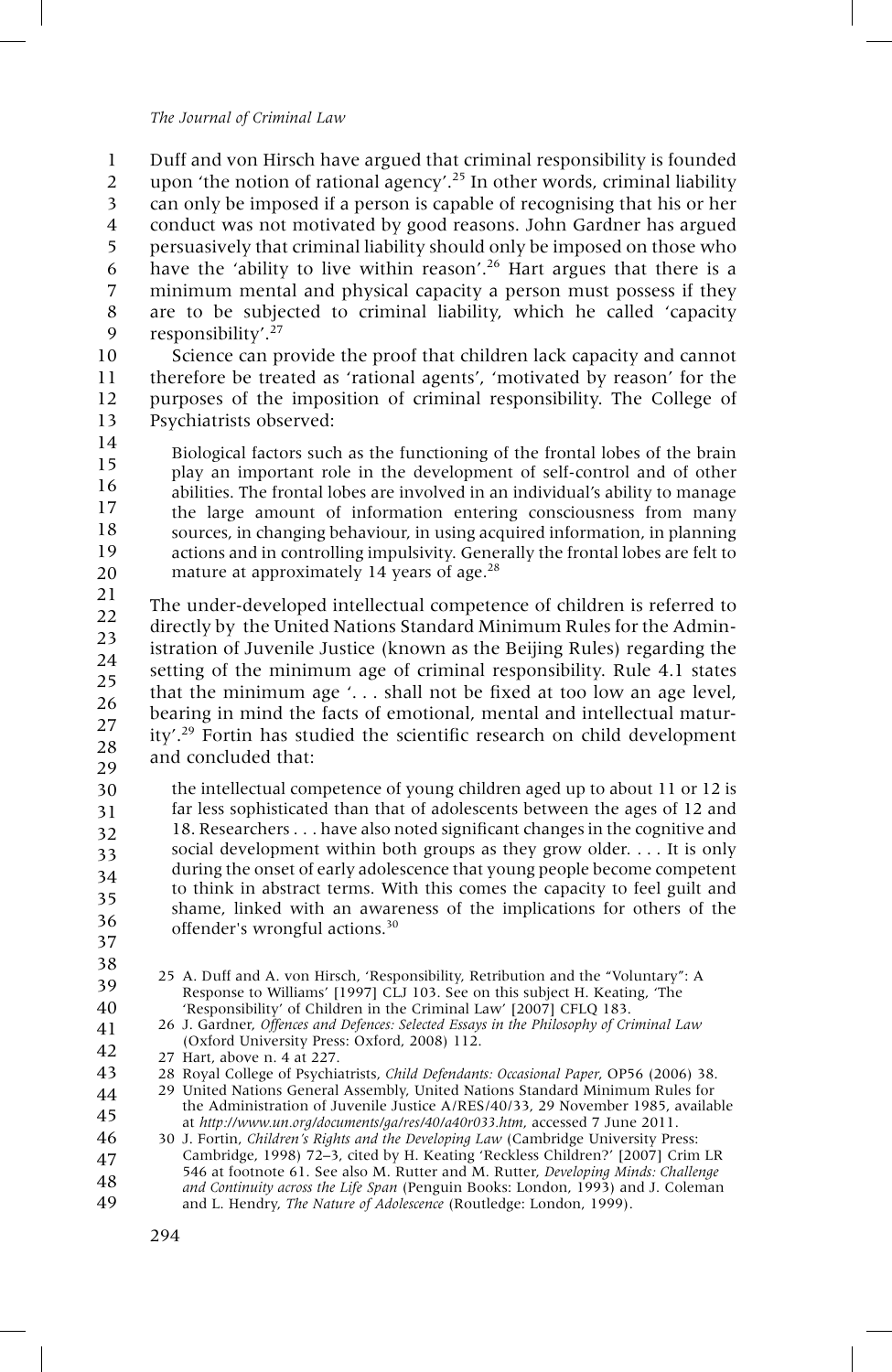Emotional maturity in legal decision-making contexts is generally lower among children aged between 11 and 13 years compared to older children; they are less able to understand the long-term consequences of their behaviour, perceive risks, resist peer influences, and comply with authority figures. $31$  Alarm bells ring when one learns that the children convicted as criminally responsible for the murder of Jamie Bulger had access to a play area during adjournments at their trial.<sup>32</sup> 1 2 3 4 5 6 7

The *doli incapax* defence failed to respond directly to the need for a child to have intellectual capacity in order for criminal liability to be imposed. It focused instead on a very subjective side-issue which was difficult to assess: the moral awareness of the child. Jeremy Horder has argued that it is the absence of a child's developed moral character which justifies the existence of a defence for children: 8 9 10 11 12 13

... whilst even very young children are quite capable of engaging in intentionally harmful conduct, they do not have developed moral characters to which such conduct can be related. It is the possession of such a character that makes possible the formation of an action upon an intelligent conception of the good (in) life, and hence makes it possible to subject one's (potential) conduct to critical moral evaluation, and shape it in the light of that evaluation.<sup>33</sup> 14 15 16 17 18 19 20

Though the *doli incapax* defence placed the emphasis on the child's personal morality, perhaps a historical product of the defence's evolution, in a modern society this looks less and less convincing as the reason for seeking to provide a defence to a child. In the Home Office White Paper, *No More Excuses*, the government stated that: 21 22 23 24 25 26

In presuming that children of this age generally do not know the difference between naughtiness and serious wrongdoing, the notion of *doli incapax* is contrary to common sense.<sup>34</sup>

Moral awareness might be symptomatic of the child's capacity in terms of their intellectual development, but is only one aspect of it.<sup>35</sup> There will be other consequences of a child's mental immaturity which the concept of *doli incapax* totally ignores. For example, Brown's research has demonstrated that young male drivers are more dangerous than other drivers because of hazard perception failure rather than a different attitude to risk.36 Because the emphasis of the *doli incapax* was on morality rather than capacity, it set a very low cognitive threshold: a 30 31 32 33 34 35 36 37 38

39

27 28 29

40 41 42

43

31 T. Grisso *et al.*, 'Juveniles' Competence to Stand Trial: A Comparison of Adolescents and Adults' Capacities as Trial Defendants' (2003) 27 *Law and Human Behaviour* 333; R. Abramovitch *et al.*, 'Young People's Understanding and Assertion

of their Rights to Silence and Legal Counsel' (1995) 37 *Canadian Journal of Criminology* 1.

34 *No More Excuses: A New Approach to Tackling Youth Crime in England and Wales*, Cm 3809 (1997) para. 4.4. 46 47

35 See Fortin, above n. 30 at 72. 48

<sup>32</sup> Mr Justice Billen, 'Age of Criminal Responsibility: The Frontier Between Care and Justice' [2007] IFL 7. 44 45

<sup>33</sup> J. Horder, 'Pleading Involuntary Lack of Capacity' (1993) 52(2) CLJ 298 at 301.

<sup>36</sup> I. D. Brown, 'The Traffic Offence as a Rational Decision' in S. Lloyd-Bostock (ed.), *Psychology in Legal Contexts* (Macmillan: London, 1981) 203. 49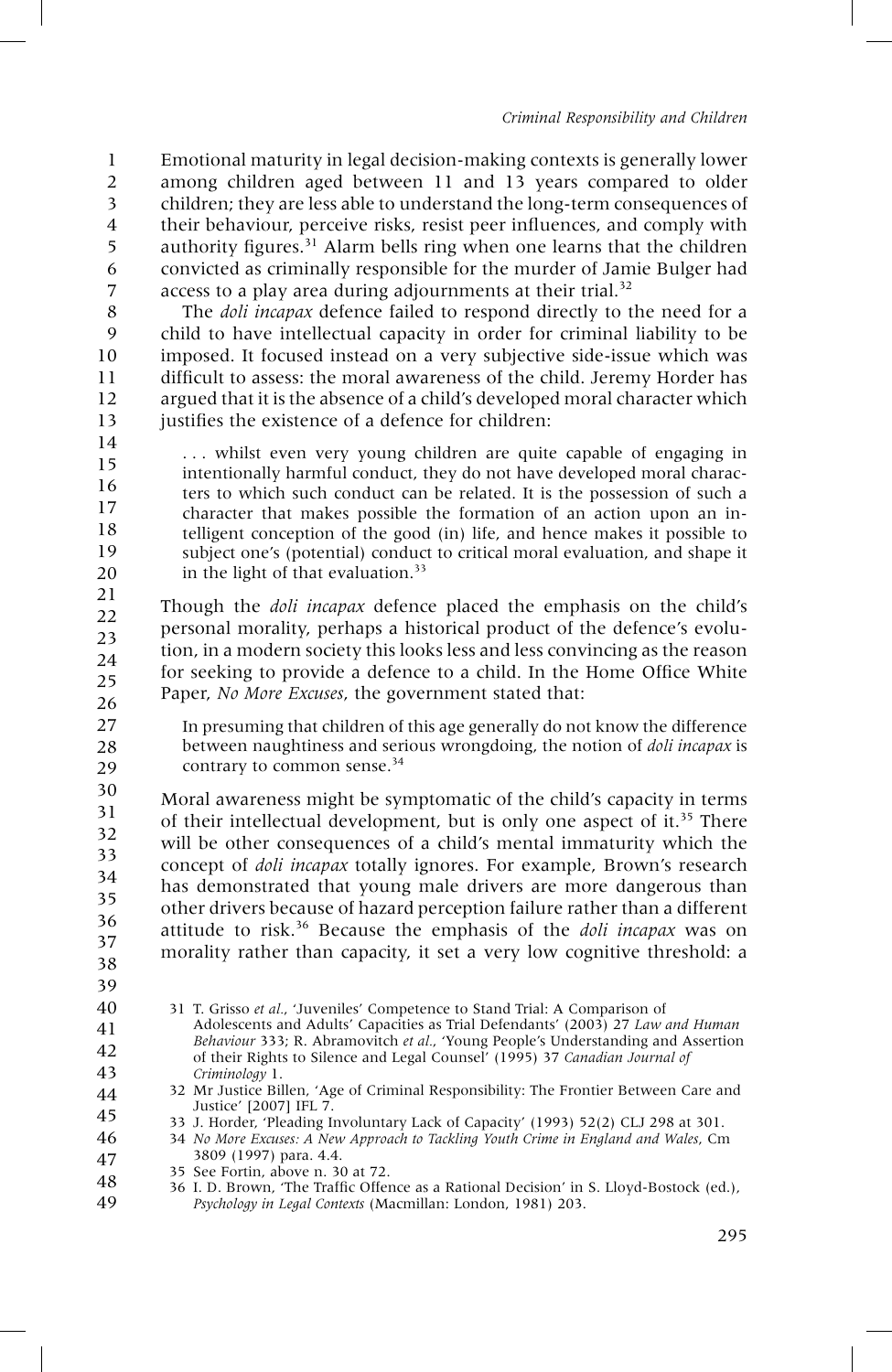knowledge of right from wrong entails only a minimal capacity for rational understanding.<sup>37</sup> 1 2

In reality, it is the victim's lack of capacity in its broader sense which justifies a refusal to impose criminal liability. Thus, the Law Commission has written: 3 4 5

Some 10-year-old killers may be sufficiently advanced in their judgement and understanding that such a conviction [for murder] would be fair.<sup>38</sup>

This reference to 'judgement and understanding' seems to be looking instinctively for more than just a moral awareness which might be incorporated in the term 'judgement, but also an intellectual maturity reflected in the idea of 'understanding'. 8 9 10 11 12

13 14

6 7

## **Personal autonomy and choice**

As well as a child having capacity, criminal liability, in order to be just, must be grounded on the fact that the defendant has made a choice to behave in the offending way.<sup>39</sup> That choice is evidence that the person was acting as an autonomous individual. Horder suggests that children 'can be rationally motivated and they have feelings; they can hence engage not merely in voluntary but in intentional conduct', <sup>40</sup> but such an analysis takes a classically blinkered view of the childhood experiences which continue to govern a child's behaviour. When children are very young, they are very much under the control and influence of their parents. They are expected to listen to their parents' instructions and to obey them unquestioningly. Thus, if a parent instructs a five-year-old child to take a toy in a shop, put it in their pocket and leave without paying, we are comfortable with only criminalising the adult and leaving the child untainted by the criminal law. There is, however, increasingly strong research showing that the impact of parents on a child's potentially criminal conduct continues well beyond the age of 10 when the current defence of being a minor disappears. The continuing influence of adults over a child's behaviour is reflected in the observations made by the Court of Appeal in *Wilson*: 41 15 16 17 18 19 20 21 22 23 24 25 26 27 28 29 30 31 32 33

There may be grounds for criticizing a principle of law that does not afford a 13-year-old boy any defence to a charge of murder on the ground that he was complying with his father's instructions, which he was too frightened to refuse to disobey. But our criminal law holds that a 13 year old boy is responsible for his actions and the rule that duress provides no defence to a charge of murder applies however susceptible the defendant may be to the duress, absent always any question of diminished responsibility.<sup>42</sup> 34 35 36 37 38 39 40

37 B. C. Feld, 'Abolish the Juvenile Court: Youthfulness, Criminal Responsibility, and Sentencing Policy' (1997) 88 *Journal of Criminal Law and Criminology* 68 at 98. 42

- 39 A. Ashworth, 'Belief, Intent and Criminal Liability' in J. Eekelaar and J. Bell (eds), *Oxford Essays in Jurisprudence*, 3rd Series, (Oxford University Press: Oxford, 1987) 1; M. Moore, *Placing Blame: Theory of Criminal Law* (Clarendon Press: Oxford, 1997) ch. 13. 45 46 47
- 40 Horder, above n. 33 at 302. 48
	- 41 [2007] EWCA Crim 1251; [2007] 2 Cr App R 31.

42 Ibid. at [18]. 49

<sup>41</sup>

<sup>38</sup> Law Commission, *Murder, Manslaughter and Infanticide*, Law Com. Report No. 304 (2006) para. 5.130. 43 44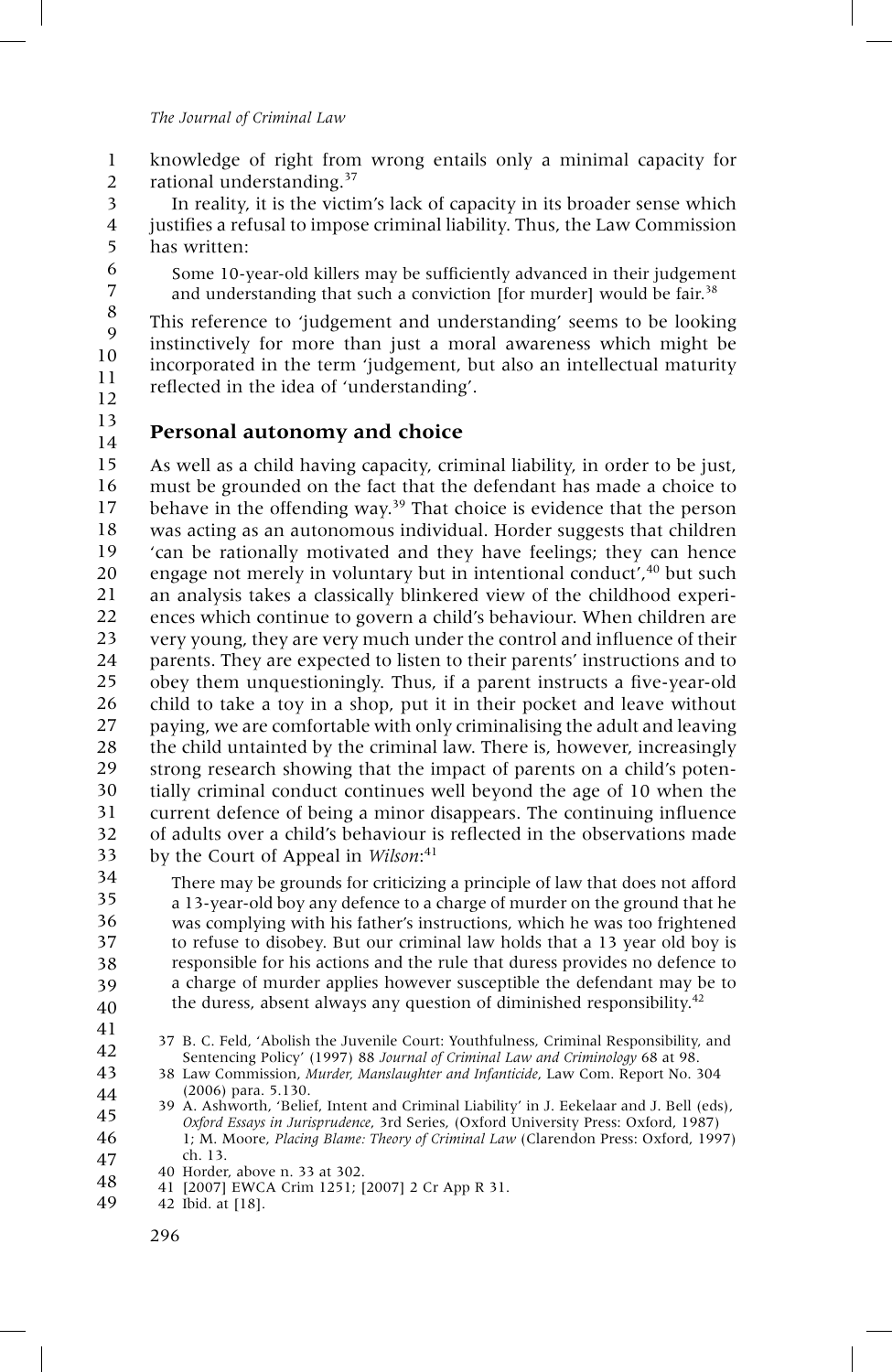Peter Cane has observed that there is an 'important focus of legal responsibility practices which finds little or no (explicit) place in many philosophical analyses of responsibility—namely social values . . . Policy considerations are central to legal responsibility practices because law is a social phenomenon, and because the principles of legal responsibility are of general application'.<sup>43</sup> Thus, in looking at criminal responsibility we need to be prepared to take into account the social reality of a child's personal experiences, including bad parenting, poverty and violence, rather than trying to artificially ignore these factors. These factors can reasonably be taken into account with regard to children's liability because with their limited capacity they do not have a genuine opportunity to make a choice as to how they behave, the impact of these external factors become determinative of their behaviour since children are not autonomous individuals. This lack of autonomy is reflected in the striking research results showing the strong correlation between poor parenting, poverty, abuse and youth offending.<sup>44</sup> It is only as that correlation fades that we can genuinely consider that young people are autonomous individuals who have made a choice to commit crime and can be subjected to criminal responsibility. 1 2 3 4 5 6 7 8 9 10 11 12 13 14 15 16 17 18 19

The issue of capacity and choice in the context of children is interlinked. While the intellectual competence of children is underdeveloped, $45$  the impact of the care (or absence of care) from their parents and the social conditions in which they live are too strongly determinative of their behaviour, including potentially criminal behaviour, so that they cannot be viewed as autonomous individuals with the freedom to make a fully informed choice about the commission of a criminal offence. Tadros has observed: 20 21 22 23 24 25 26 27

In attributing responsibility we need to consider more than the nature of the action, we need a broader focus, both psychologically and temporally, to investigate whether that action reflected on the agent qua agent.<sup>46</sup>

Hart has argued that the defendant's capacities will only be sufficient to generate responsibility if the defendant has sufficient opportunity to act otherwise. It is true that, even for adults, the working assumption that people act on the basis of their own free will, may be based more on a myth than reality:<sup>47</sup> 31 32 33 34 35 36

37 38

39

28 29 30

> The idea of free will in relation to conduct is not, in the legal system, a statement of fact, but rather a value preference having very little to do with the metaphysics of determinism or free will . . . Very simply, the law treats

- 43 Cane, above n. 24 at 53. 40
- 44 See, e.g., J. Graham and B. Bowling, *Young People and Crime* (HMSO: London, 1995) 23; D. Utting, J. Bright and C. Henricson, *Crime and the Family* (Family Policy Studies Centre: London, 1996); D. J. West and D. P. Farrington, *Who Becomes Delinquent?* (Heinemann: London, 1973). 41 42 43

45 G. Lansdown, *The Evolving Capacities of the Child* (UNICEF Innocenti Research Centre: Florence, 2005) 4; Q. Spender and A. Johns, 'Psychological and Psychiatric Perspectives' in J. Fionda (ed.), *Legal Concepts of Childhood* (Hart: Oxford, 2001) 57. 44 45

46 V. Tadros, *Criminal Responsibility* (Hart: Oxford, 2005) under the heading 'Capacity, choice and responsibility'. 46 47

47 T. O'Connor, 'Free Will' in E. N. Zalta (ed.), *Stanford Encyclopedia of Philosophy* (Stanford University Centre for the Study of Language and Information: Stanford, 2002). 48 49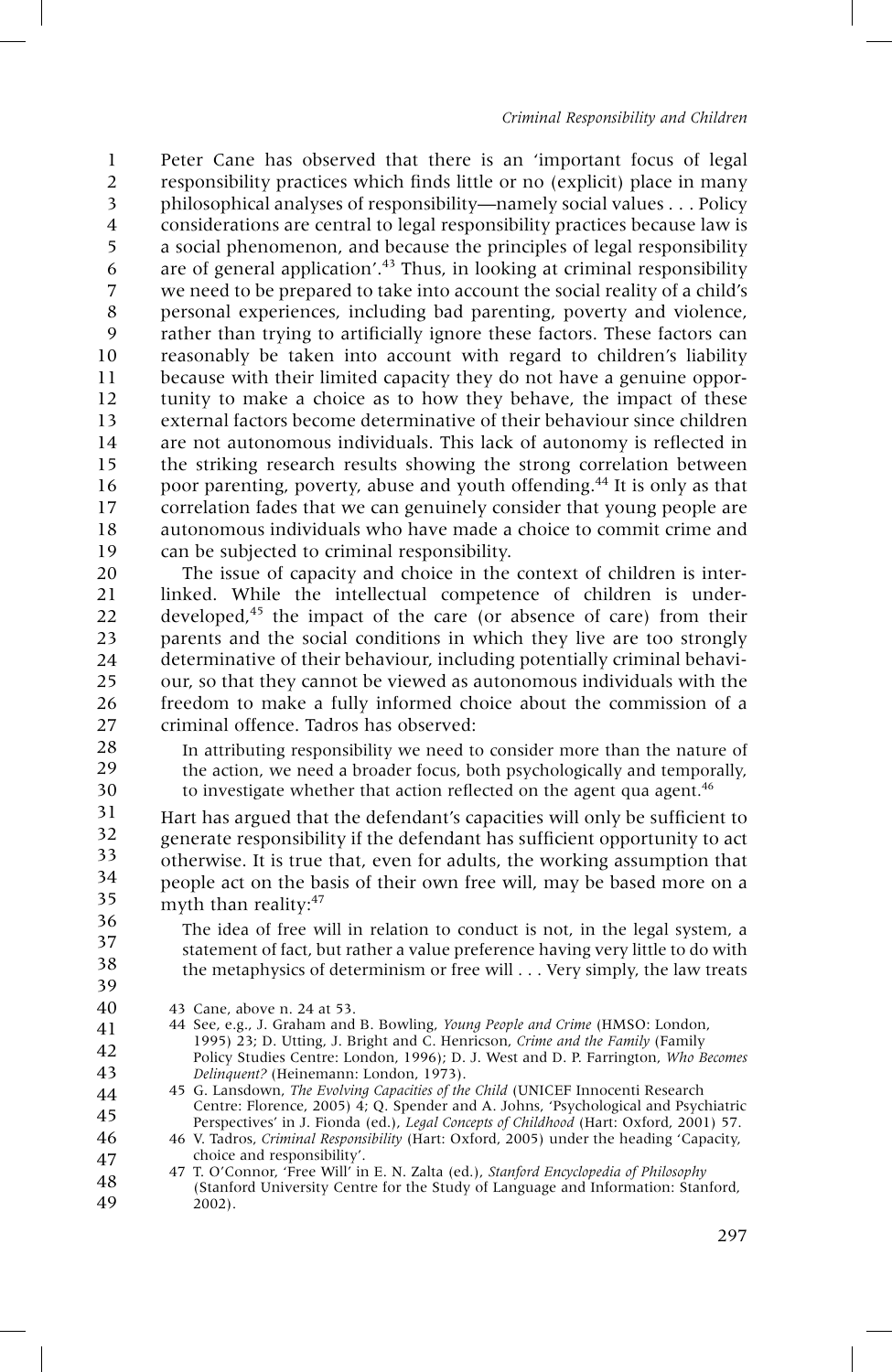man's conduct as autonomous and willed, not because it is, but because it is desirable to proceed as if it were.<sup>48</sup> 1 2

While the determinists have highlighted problems with these concepts in everyday life which the law chooses to ignore, the absence of these qualities of personal autonomy and individual choice become too acute in the context of children to be justly ignored: the gap between the theory and the reality becomes too pronounced in the context of children. 3 4 5 6 7 8

A young person is not actually allowed in law to make many fundamental choices for themselves, for example, until the courts determine that the child is *Gillick*<sup>49</sup> competent the parents are legally entitled to step in and make decisions regarding the medical treatment of the child. In considering the setting of minimum ages of criminal responsibility, the Beijing Rules adopted by the United Nations General Assembly in 1985 observe: 9 10 11 12 13 14 15 16

In general, there is a close relationship between the notion of responsibility for delinquent or criminal behaviour and other social rights and responsibilities (such as marital status, civil majority, etc). $50$ 17 18 19

These social rights reflect the acquired autonomy of children as emerging adults and their ability to make choices for themselves. 20 21

The influences on a child are multiple, it is not just his or her family (or absence of an effective family) that will be influencing a child's behaviour, but also increasingly, for example, the electronic media in the form of computer games, the internet, the television and so forth. In this media children 'are fed unrealistic fantasies of power, and action is portrayed which remains without social consequences'. <sup>51</sup> Children's moral competency develops dynamically over time through their relationships with the people around them.52 If those relationships are unsatisfactory, then this will directly impact on their personal development. Steps in social learning and the formation of conscience and responsibility require intense care and personal warmth with the child.53 Defects in parental care may restrict the child's cognitive development.54 In addition the physical environment in which a child grows influences the way in which he or she perceives the wrongfulness of behaviour. For example, if children grow up in an area where there is a lot of visible crime, they may take this to be the social norm.<sup>55</sup> Graham 22 23 24 25 26 27 28 29 30 31 32 33 34 35 36 37

38

48 H. L. Packer, *The Limits of the Criminal Sanction* (Stanford University Press: Stanford, 1968) 74–5. 39

- 51 D. Frehsee, 'Strafreife—Reife dess Jugendlichen oder Reife der Gesellschaft' in P Albrecht, (3d) *Festschrift FurSchuler-Springorum zum 65* 390. Geburstag (1993), quoted by T. Crofts, *The Criminal Responsibility of Children and Young Persons* 42 43
- (Ashgate: Aldershot, 2002) 191. 52 J. Fagan, 'Context and Culpability in Adolescent Crime' (1999) *Virginia Journal of Social Policy and the Law* 507. 44 45

53 M. Walter, *Jugendkriminalitat* (Borberg: Stuttgart, 1995) 59 quoted by Crofts, above n. 51. 46 47

<sup>49</sup> *Gillick* v *West Norfolk and Wisbech Area Health Authority* [1984] QB 581. 40

<sup>50</sup> United Nations General Assembly, above n. 29 at commentary to para. 4.1. 41

<sup>54</sup> Ibid. at 60.

<sup>55</sup> H. Angenent and A. de Man, *Background Factors of Juvenile Delinquency* (Lang: New York, 1996) 179. 48 49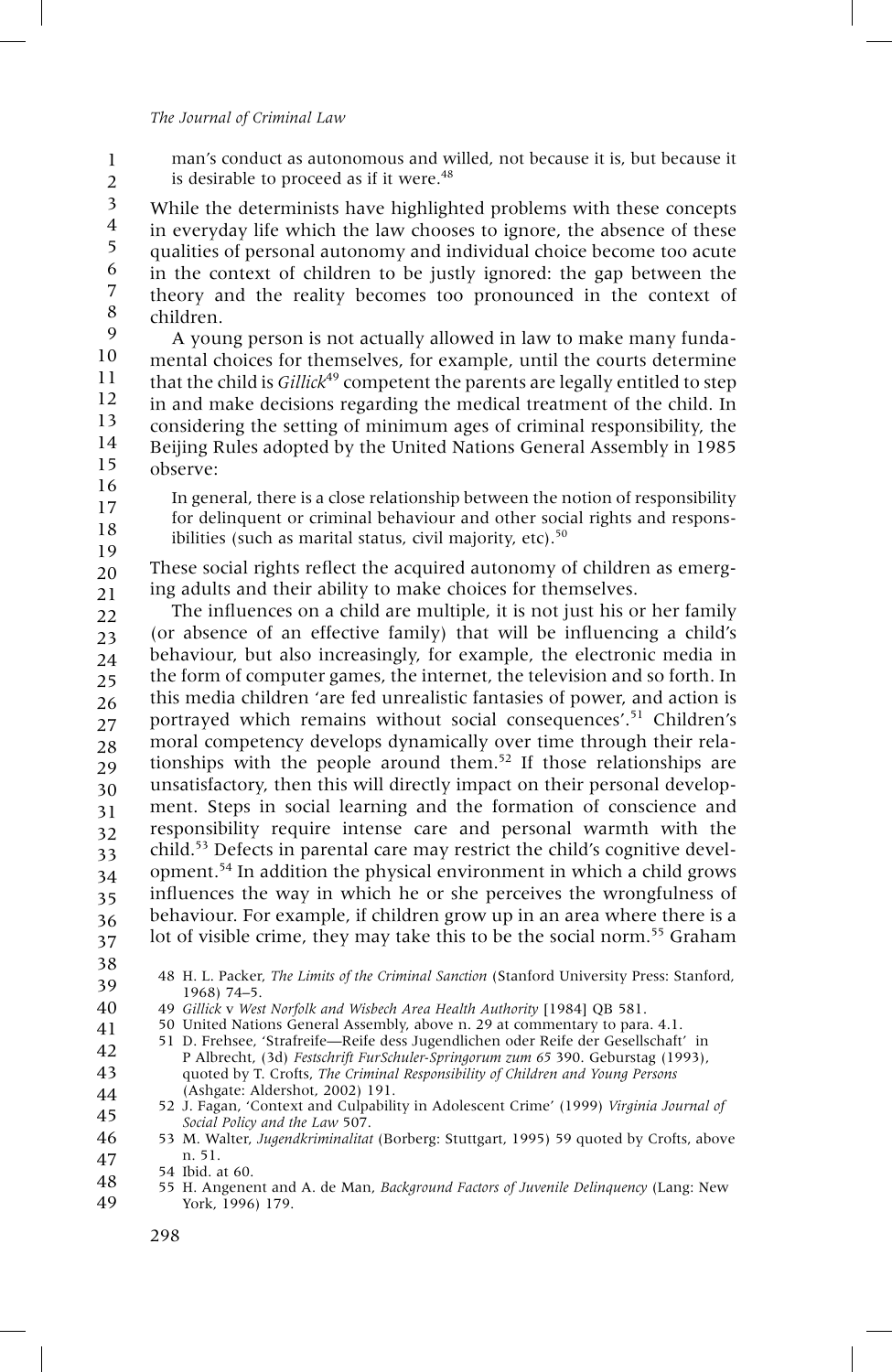and Bowling's research has identified the strong correlation between parental behaviour and youth crime.<sup>56</sup> West and Farrington have shown that factors such as parental criminality or social deviance, conflictridden or broken homes, lack of early care and supervision and living in a delinquent neighbourhood were all predictive of delinquent behaviour, while 'good homes' were a protective factor against offending.<sup>57</sup> Where children commit murder, their home backgrounds are characterised by paternal psychopathy, alcohol abuse, violent fathers, absence from the home, a depressed mother and histories of serious sexual and physical abuse.58 Kazdin has noted that delinquent children had had greater exposure to a variety of traumas, such as child abuse and domestic violence compared to non-delinquent samples.<sup>59</sup> Petit *et al.* have developed a model to explain how early experiences such as abuse or insecure attachments can ultimately lead to aggressive behaviour.<sup>60</sup> 1 2 3 4 5 6 7 8 9 10 11 12 13 14

The majority of children who come into contact with the criminal justice system are characterised by poverty.<sup>61</sup> Crowley's study of persistent child offenders found that: 15 16 17

18 19

experience of poverty, deprivation, abuse and neglect were . . . commonplace, as were family disruption and violence.<sup>62</sup>

Two separate studies have shown that social and environmental influences can even in extremely rare cases, lead young people to kill.<sup>63</sup> 20 21 22

The fact that a person is born into a dysfunctional family and an unsatisfactory social environment is an example of bad luck over which that person has no control. The criminal law has to decide how sensitive to be where luck or bad luck have played a part in determining an individual's criminal conduct. Rawls has argued that while luck should be ignored when distributing resources, it is relevant to the allocation of responsibility.64 Although traditionally the criminal law chooses actively 23 24 25 26 27 28

- 29 30
- 56 Graham and Bowling, above n. 44 at 23; see also Utting, Bright and Henricson, above n. 44. 31
- 57 West and Farrington, above n. 44. 32
- 58 S. Bailey, 'Adolescents who Murder—A Critical Comment on Key Provisions relating to Children in the Crime and Disorder Act 1998' (1996) 19 *Journal of Adolescence* 19. See also G. Boswell, *Young and Dangerous—the Background and Careers of Section 53 Offenders* (Avebury: Aldershot, 1996); D. M. Fergusson, J. L. Horwood and M. T. Lynskey, *The Childhoods of Multiple Problem Adolescents: A 15 Year Longitudinal Study* (Christchurch Child Health and Development Study, 1992). 33 34 35 36 37
- 59 A. E. Kazdin, 'Adolescent Development, Mental Disorders and Decision Making of Delinquent Youths' in T. Grisso and R. Schwartz (eds), *Youth on Trial: A Developmental Perspective on Juvenile Justice* (University of Chicago Press: Chicago, 2000) 49. 38 39 40
- 60 G. Pettit, J. Polaha and J. Mize, 'Perceptual and Attributional Processes in Aggression and Conduct Problems' in J. Hill and B. Maughan (eds), *Conduct Disorders in Childhood and Adolescence* (Cambridge University Press: Cambridge, 2001) 304. 41 42 43
- 61 D. P. Farrington, 'Human Development and Criminal Careers' in M. Maguire, R. Morgan and R. Reiner (eds), *Oxford Handbook of Criminology* (Oxford University Press: Oxford, 2002). 44 45
- 62 A. Crowley, *A Criminal Waste: A Study of Child Offenders Eligible for Secure Training Orders* (The Children's Society: London, 1998) quoted by L. Gelsthorpe, 'Much Ado about Nothing' (1999) 11 CFLQ 209 at footnote 64. 46 47 48
- 63 Bailey, above n. 58; Boswell, above n. 58.
- 64 J. Rawls, *A Theory of Justice* (Clarendon Press: Oxford, 1972) 310. 49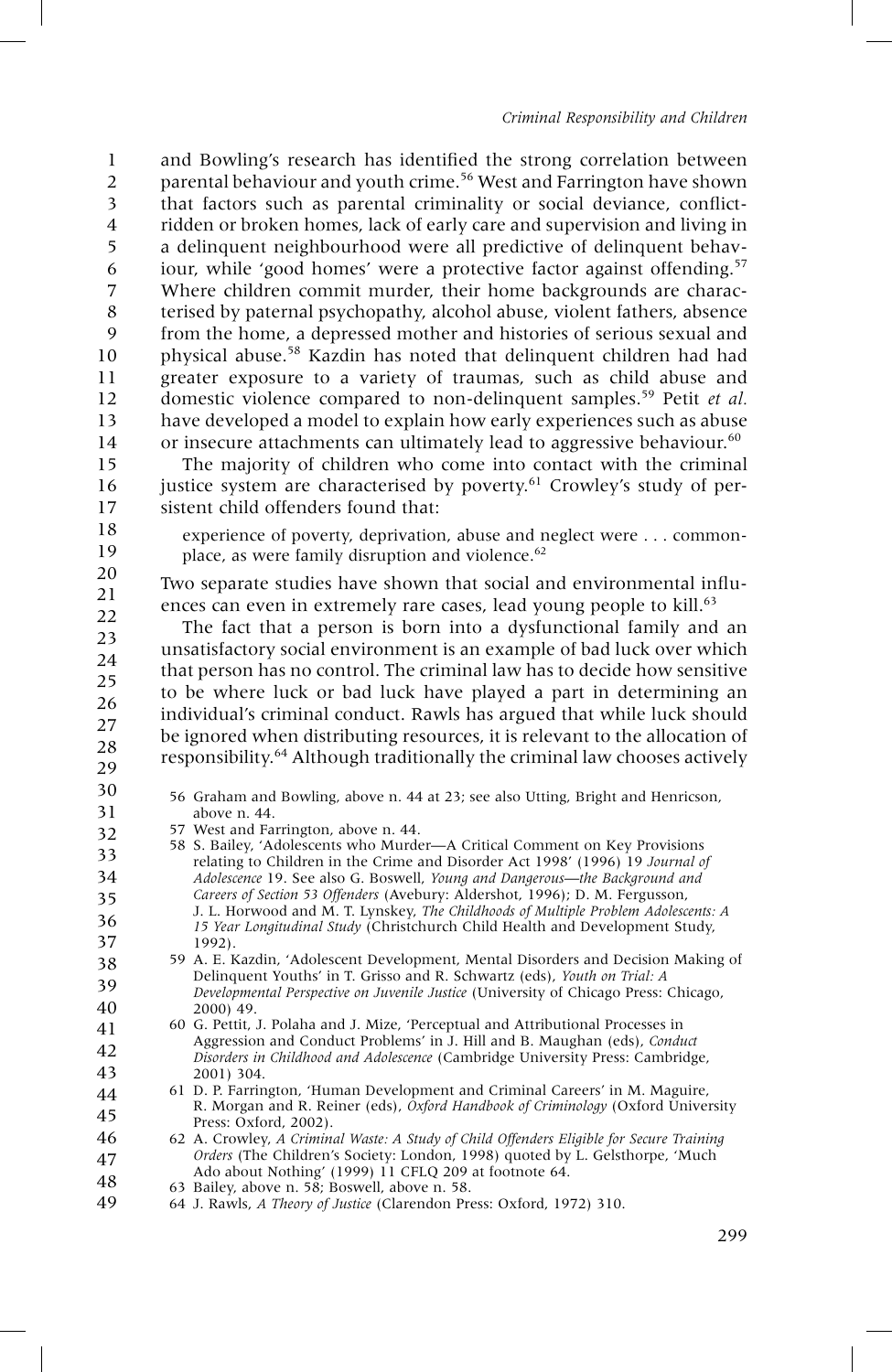to ignore circumstances which explain the context for a given  $act<sub>65</sub>$  to do so with regard to the conduct of young children risks ignoring the very essence of what has occurred and as a result is unjust and unjustifiable. The research has shown such a close co-relation between negative elements of the external environment in which a child is living and criminal conduct that it is clear that it is these external factors that have been determinative of the child's criminal conduct rather than the child acting as an autonomous individual exercising a choice. Perhaps focusing on issues of morality and ignoring personal responsibility was historically understandable, but as social research techniques have become more advanced and the resulting statistical evidence has become clearer regarding the impact of such issues as poor parenting and poverty on a child's criminal behaviour, it is now blatantly unjust to simply ignore the social reality. 1 2 3 4 5 6 7 8 9 10 11 12 13 14

Legal recognition of the parental input into the criminal conduct of a child is reflected in the growth of legislation which sanctions parents for their children's illegal acts.<sup>66</sup> For example, s. 8 of the Crime and Disorder Act 1998 allows the courts to impose a parenting order requiring a parent to attend counselling or guidance sessions on how to bring up their children. They may also be required to exercise control over their child. But this development has not been accompanied by an equivalent reduction of the criminal liability of the child. 15 16 17 18 19 20 21 22

A reduction in the minimum age of responsibility would reflect the fact that as children grow up into autonomous adults they actually frequently choose to stop breaking the criminal law—children naturally grow out of crime.67 Most adolescent offending is carried out by youths in mid to late adolescence who do not proceed to a career in crime.<sup>68</sup> Therefore a child's lack of intellectual competence, autonomy and free will is a temporary state which the children will normally grow through and their behaviour will naturally cease to be problematic. The fact that children grow out of crime is seen by Horder as a fundamental justification for allowing children a defence: 23 24 25 26 27 28 29 30 31 32

A less demanding standard of self-control ought to be expected of a young defendant (depending, obviously, on his or her exact age), with the result that disproportionate (murderous) attacks by provoked young persons, in response to an objectively trivial provocation may none the less sometimes be excused. 'Why? For the simple reason that the less well-developed powers of self-control of young persons are a reflection of their naturally as yet incompletely-realised potential to become fully accountable moral agents. Their less well-developed powers of self-control can hence be a 33 34 35 36 37 38 39 40

- 41
- 65 J. Armour, 'Just Deserts: Narrative, Perspective, Choice and Blame' (1996) 57 *University of Pittsburgh Law Review* 525. 42 43

66 E. Brank, S. Kucera and S. Hays, 'Parental Responsibility Statutes: An

- Organisation and Policy Implications' (2005) 7 *Journal of Law and Family Studies* 1. 67 A. Rutherford, *Growing Out of Crime: The New Era* (Waterside Press: Winchester, 1992) 11. 44 45
- 68 E. Mulvey and M. Aber, 'Growing Out of Delinquency: Development and Desistance' in R. L. Jenkins and W. Brown (eds), *The Abandonment of Delinquent Behaviour: Promoting the Turnaround* (Praeger: New York, 1988); T. E. Moffitt 'Adolescence—Limited And Life-Course-Persistent Anti-Social Behaviour: A Developmental Taxonomy' (1993) 100 *Psychological Review* 674. 46 47 48 49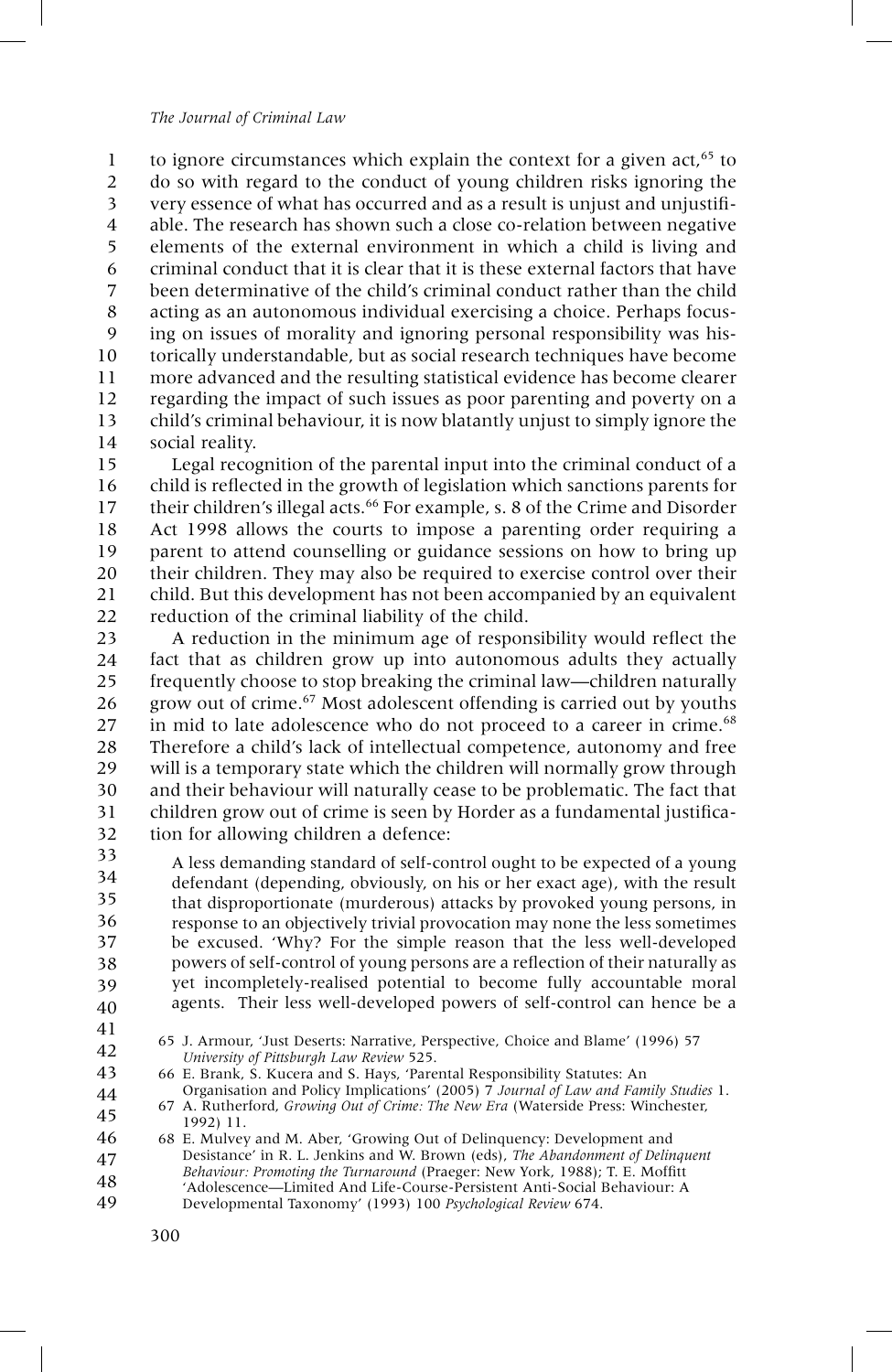1

2

reflection of their mental normality and are thus appropriately catered for by special treatment, within the confines of a doctrine designed for those who are, in Ashworth's phrase 'in a broad sense, mentally normal'.<sup>69</sup>

3 4 5

## **A New Defence for Children Aged Between 10 and 14**

Once the rationale for allowing a defence for children is clearly understood it becomes obvious that the *doli incapax* defence did need to be abolished because it continued to place the emphasis on children's personal responsibility for their conduct and failed to acknowledge their lack of autonomy whether or not they had an advanced moral understanding of their conduct. Even so, the *doli incapax* defence needed to be replaced by a new defence which was not discretionary on the child's personal moral development, but which focused on the child's capacity and ability to choose. While these may seem very loose theoretical concepts on which to base a legal defence, they have already been placed at the heart of the offence of rape and the potential availability of a defence of consent, through the statutory definition of consent which makes explicit reference to capacity, freedom and choice.<sup>70</sup> 6 7 8 9 10 11 12 13 14 15 16 17 18 19

At a certain point the child must make the transition from an individual who is within the control and remit of his or her carers and an autonomous individual responsible for his or her own conduct. This transition takes place progressively and depends on their personal circumstances and their personal development. However, in law, consistency and clear rules are important, which could not be provided by the flexible *doli incapax* rule. It is impossible to identify fixed ages at which children reach certain levels of development. Attempts have been made to identify the stages through which children develop, $71$  but these have subsequently been criticised as over-simplistic and not taking into account adequately the individual differences in the way children develop.72 It is undesireable to have a flexible age limit as was provided for by the defence of *doli incapax*, because the concepts that ground the defence are almost impossible to measure accurately: social background and intellectual competence. The *doli incapax* defence was ultimately socio-culturally dependent, relying on concepts which were neither measurable nor predictable. The resulting risk that judges might exercise their discretion in a discriminatory way was highlighted by the United Nations Human Rights Committee.73 20 21 22 23 24 25 26 27 28 29 30 31 32 33 34 35 36 37 38

Thus a fixed year needs to be chosen which will be applied to all children. One thing we can safely say is that this level of autonomy does 39 40

41 42

69 J. Horder, 'Between Provocation and Diminished Responsibility' (1999) *King's College Law Journal* 143 at 144.

- 72 Rutter and Rutter, above n. 30 at 1. 48
- 73 The Committee viewed the defence of *doli incapax* in Sri Lanka as a matter of profound concern: CCPR/ C/79/Add.56, 27 July 1995. 49

<sup>70</sup> Sexual Offences Act 2003, s. 74. 43

<sup>71</sup> L. Kohlberg, 'Development of Moral Character and Moral Ideology' in M. Hoffman and L. Hoffman (eds), *Review of Child Development Research*, vol. 1 (Russell Sage Foundation: New York, 1964); J. Piaget, *The Moral Judgement of the Child* (Harcourt: New York, 1932); E. Erikson, *Childhood and Society* (Penguin: Harmondsworth, 1950) 239. 44 45 46 47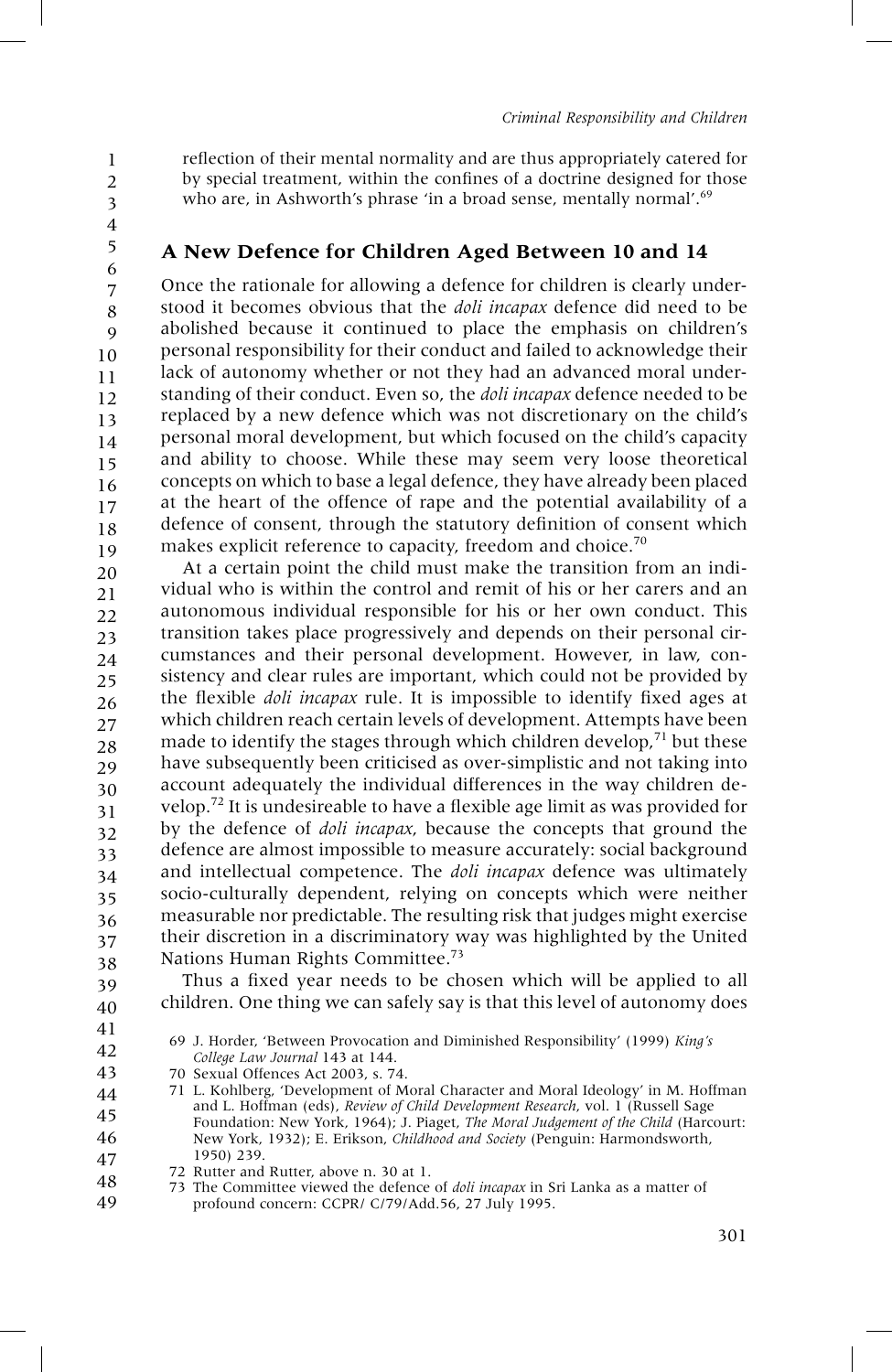not develop at the age of 10: in UK society 10-year-old children are very much under the influence of the adults and peers around them. The logical point at which it would make sense to put this age limit would be 16 when the child is civilly recognised as developing his or her personal autonomy by having the right to leave school and to get married. In reality, it would probably be easier politically to set the minimum age limit at 14 with a view to raising it to 16 at a future date, as society's attitudes to children and misbehaviour adapt. The different rationale for the status defence (under 10) and the 'lack of autonomy' defence (10 to 14) could be reflected in the legislation so that they could be applied as two separate defences rather than being legislated as one single unitary defence. 1 2 3 4 5 6 7 8 9 10 11 12

In its Consultation Paper, *Tackling Youth Crime*, <sup>74</sup> the government suggested that justice would be better served if the courts took account of the child's age and maturity at the stage of sentencing rather than through a mechanism which hindered prosecution,75 but this ignores the fact that it is fundamentally unjust and inappropriate to hold personally to account young people who are not autonomous individuals benefiting from a freedom of choice. 13 14 15 16 17 18 19

At the moment the only recourse that young offenders aged over nine years old can have to avoid the full weight of the criminal law is to argue that they are unfit to plead,  $76$  but this carries the risk of a hospital order or confinement in a secure unit. It is a procedural argument which focuses on the defendant's capacities at the time of the trial, rather than looking at his or her capacity at the time of the offending behaviour and the reasons for the criminal conduct in the first place. Because youth is not static, it is possible that a young person's understanding may well have advanced from the time of the offending behaviour, but more importantly a defence that the young person is unfit to plead does not fill the gap left by the absence of a defence of being a minor lacking autonomy and freedom of choice. While capacity to understand the trial proceedings and give evidence are important requirements and this procedural defence should continue to exist, one can easily imagine a child who has this capacity, but at the time of the offence was still not acting as an autonomous individual who chose to act in the relevant way. 20 21 22 23 24 25 26 27 28 29 30 31 32 33 34 35 36

The Law Commission's recommendations on reforming the homicide offences reflect anxieties that the current law is unduly harsh on young offenders, but it proposed only a partial defence to the most serious offence of murder and its availability would be focused on 'developmental immaturity' which would be drawn within the defence of diminished responsibility.<sup>77</sup> The Law Commission has explained that this defence would be available if defendants could prove that the 37 38 39 40 41 42 43 44

- 46
- 74 Home Office, above n. 17. 47
- 75 Ibid. at para. 13. 48
	- 76 *CPS* v *P* [2007] EWHC 946 (Admin).
- 77 Law Commission, above n. 38 at paras 5.125–5.137. 49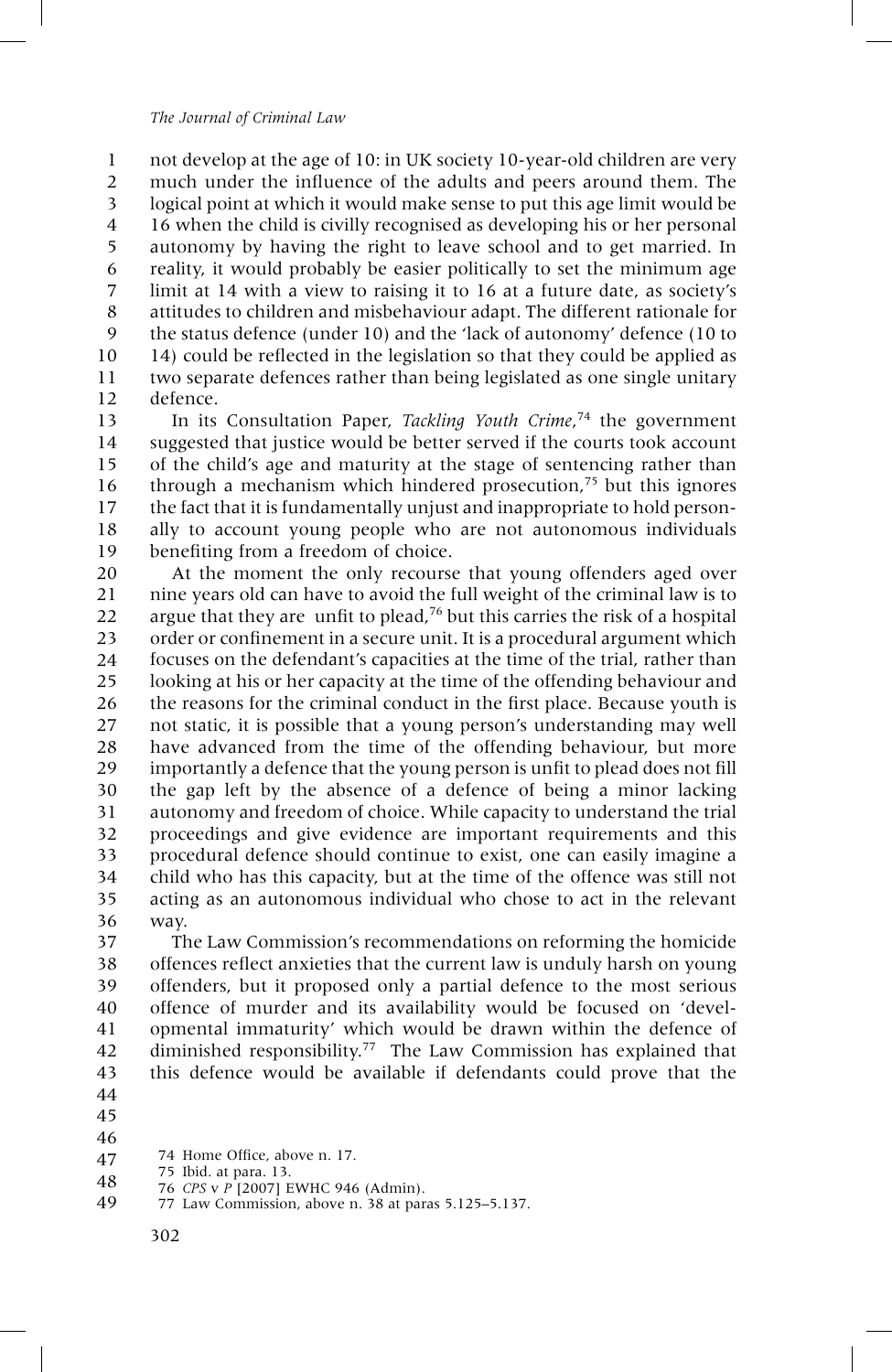defendant's capacity for judgement, control or understanding was substantially impaired by developmental immaturity.<sup>78</sup> Various objections can be made to this proposal. It provides no solace to young people who misbehave with less serious consequences. It ties youth with a defence which is generally associated with mental ill health. It suggests that young people who benefit from this defence are abnormal in their 'developmental immaturity' whereas actually they are typical of young children; it is the consequences of their action which is abnormal. The criteria of maturity or immaturity is as subjective as moral awareness and therefore avoids none of the problems associated with *doli incapax*. Ultimately, the Law Commission needs to go back to the roots of why children should be treated differently from adults; it is allowing this defence by purely focusing on one justification for not criminalising children—their lack of intellectual capacity—while unreasonably ignoring the second—their lack of individual autonomy and free will. Children are not fully independent of their adult carers and the availability of a defence for children should acknowledge this. Interestingly, when looking for developmental immaturity the Law Commission suggests that the court could take into account 'social and environmental influences',<sup>79</sup> but the primary focus is still too narrow, ignoring the issue of autonomy and free will. A search for 'developmental immaturity' or 'moral awareness' for *doli incapax* is a red herring which distracts the courts from the crucial issue that the child defendant not only lacked capacity, but also lacked autonomy at the time of the offending behaviour to justify criminal liability. 1 2 3 4 5 6 7 8 9 10 11 12 13 14 15 16 17 18 19 20 21 22 23 24 25

26 27

33 34 35

## **Civil justice over criminal justice**

Arguments have been made that criminal responsibility can be imposed on children because the youth justice system is geared more towards education and reform rather than punishment. $80$  Glanville Williams wrote back in 1954 that: 28 29 30 31 32

at the present day the 'knowledge of wrong' test stands in the way not of punishment, but of educational treatment. It saves the child not from prison, transportation or the gallows, but from the probation officer, the foster-parent, or the approved school.<sup>81</sup>

While such arguments may be well meaning, they are ultimately misleading.82 The UK has a child welfare system which can caters for children without them being criminalised beforehand. In practice, the youth justice system clearly does punish children including detaining them away from their parents against their will, even if basic opportunities for education and reform are offered at the same time. Following the Criminal Justice and Public Order Act 1994 children aged 10 can be 36 37 38 39 40 41 42 43

<sup>78</sup> Ibid. at para. 5.131. 44

<sup>79</sup> Ibid. at para. 5.132. 45

<sup>80</sup> G. Williams, 'The Criminal Responsibility of Children' [1954] Crim LR 493. 46

<sup>81</sup> Ibid. at 496. 47

<sup>82</sup> G. Van Bueren, 'Child-Oriented Justice—An International Challenge for Europe' (1992) 6 *International Journal of Law and the Family* 381 at 381–2; P. Cavadino  $\hat{C}$ Goodbye doli, must we leave you?' (1997) 9 CFLQ 165. 48 49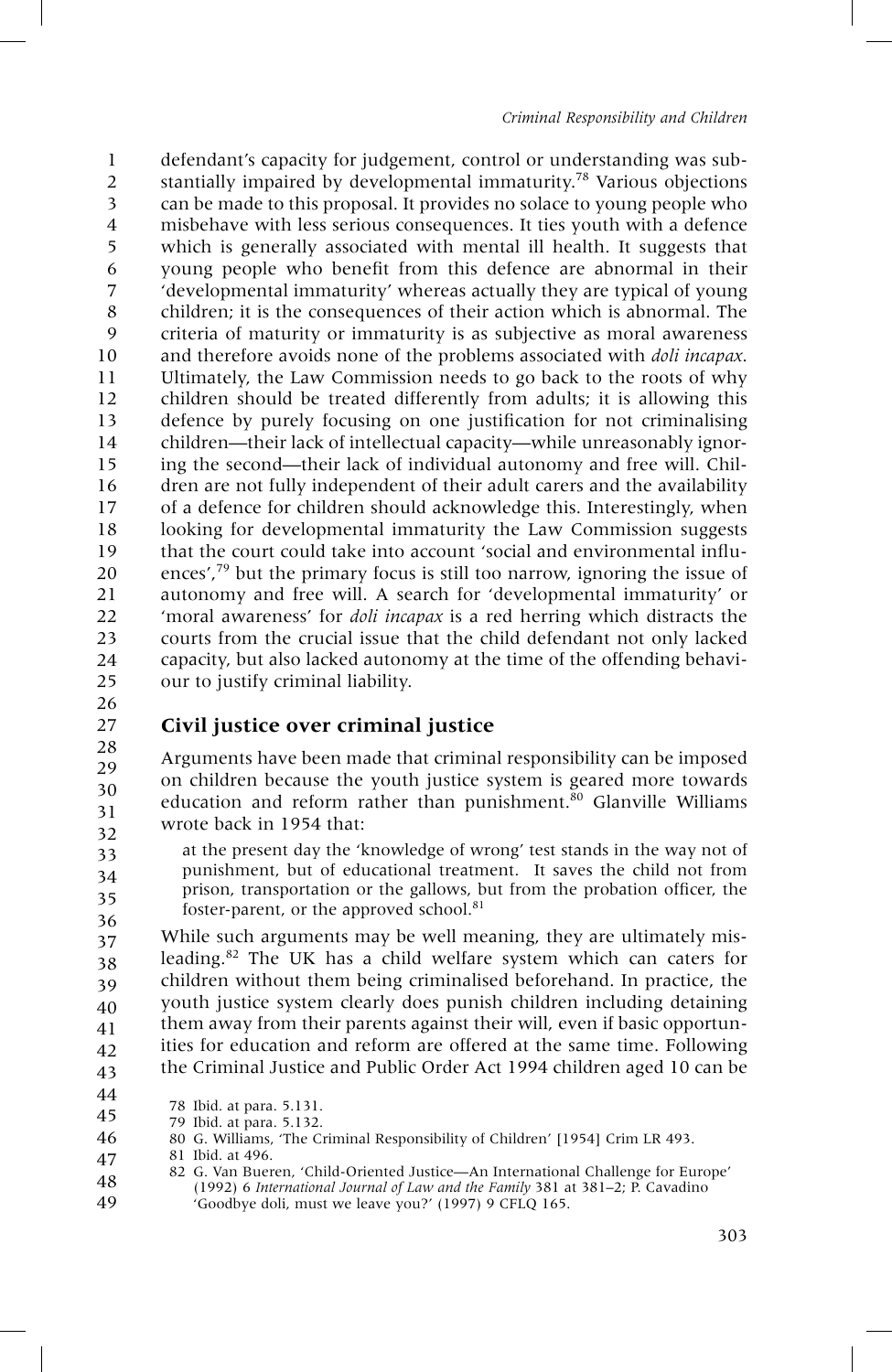given long-term sentences of detention for serious offences. The United Nations' Committee on the Rights of the Child criticised the UK for 'high and increasing numbers of children being held in custody at earlier ages for lesser offences and for longer custodial sentences'. <sup>83</sup> In January 2007 2.364 children under 18 were being held in youth offender institutions $84$ which only have very limited facilities for education and rehabilitation. While the Youth Justice Board set a target of 30 hours per week of education and training for young people being held in custody, no juvenile establishment has succeeded in meeting this target.<sup>85</sup> Thus at the moment children in custody do not have the same access to education and special needs provision which are enjoyed by children outside custody. 1 2 3 4 5 6 7 8 9 10 11 12

Parliament's Joint Committee on Human Rights has stated that the level of physical assault and the degree of physical restraint experienced by children in detention represents an unacceptable contravention of the United Nations Convention on the Rights of the Child.<sup>86</sup> The Joint Committee recommended that: 13 14 15 16 17

. . . the Government revisit the idea of completely separating the organisation responsible for the custody of offenders under the age of 18 from the Prison Service. These young people should be looked after by a group of people whose outlook is firmly grounded in a culture of respect of children's human rights, devoted to rehabilitation and care.<sup>87</sup> 18 19 20 21 22

Field's research into police handling of young offenders shows why the criminal justice system is the wrong place for young offenders.88 The police are inevitably focused on the offence that has been committed and, in their decision-making, push aside issues about the child's background considering them to be a distraction: 23 24 25 26 27

[C]ustody sergeants tended to exclude most offender-based issues from their account of their own decision-making. Matters of family background, whether it be evidence of parental support or neglect, were said not to be relevant.89 28 29 30 31

The tensions that can arise in a criminal justice system which is theoretically aiming to protect the welfare of the child was recognised back in 1960 by the Ingleby Committee. Efforts to educate and deal with the welfare problems of the child will not succeed in a criminal justice system which has been built on the foundations of punishment. The penal system does not ensure that the welfare needs of child defendants 32 33 34 35 36 37 38

39

83 Concluding Observations of the UN Committee on the Rights of the Child: United Kingdom of Great Britain & Northern Ireland (2002) 15, para. 57. 40

- 84 UK Government, *The Consolidated 3rd and 4th Periodic Report to UN Committee on the Rights of the Child* (Department for Children, Schools and Families: Nottingham, 2002) para. 8.76. 41 42
- 85 European Committee of Social Rights, above n. 14. 43
- 86 House of Lords/House of Commons Joint Committee on Human Rights, UN Convention on the Rights of the Child, 10th Report of Session 2002/03, para. 12, available at *http://www.publications.parliament.uk/pa/jt200203/jtselect/jtrights/117/ 11704.htm*, accessed 7 June 2011. 44 45 46
- 87 Ibid. at para. 65. 47

89 Ibid. at 185. 49

<sup>88</sup> S. Field, 'Early Intervention and the "New" Youth Justice: A Study of Initial Decision-making' [2008] Crim LR 177. 48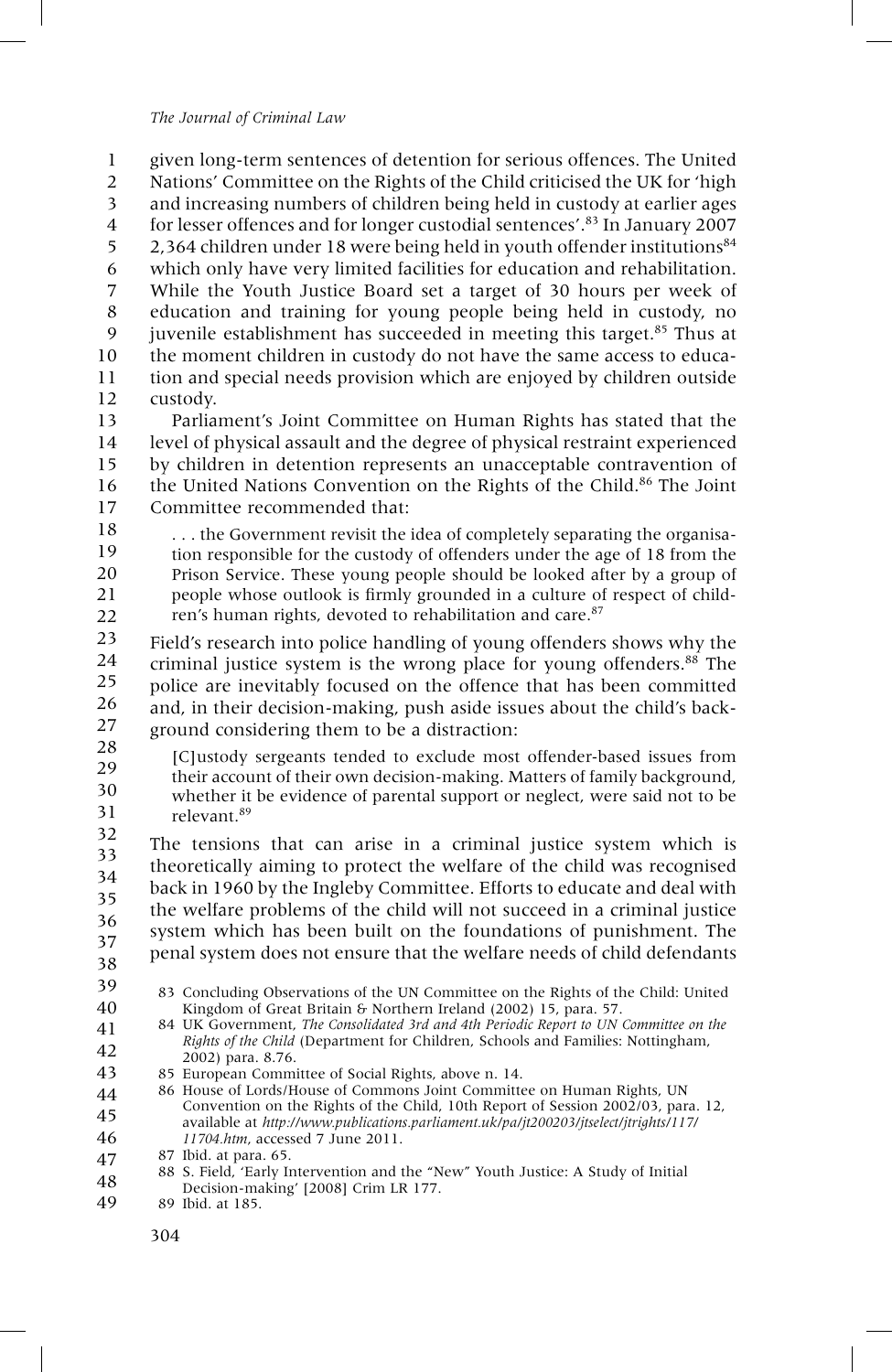are noted, assessed and actually met. For example, consistent systems are not in place to make sure that all child defendants undergo a welfare assessment. Children are remanded into secure accommodation for months before their trial, where little attention is given to welfare and treatment issues, as this is not the role of secure accommodation services.90 There is frequently a total lack of medium- to long-term care planning by local authorities in relation to children who are caught up as defendants in criminal proceedings: 1 2 3 4 5 6 7 8

It may be assumed that, since children placed on remand in secure accommodation are being cared for, they are also 'in care', even in the absence of a care order. The issue of who is parenting such child defendants and who has parental responsibility for the child is often lost in the anxiety to protect the evidence. This means that professionals may become paralysed in their thinking about the welfare considerations and may state that no care plan can be considered until the trial is over. Confusion exists about the precedence that should be taken by the criminal justice system requirements over any welfare considerations such as therapy for the child or contact with relatives, when it is feared that such processes could contaminate evidence in the trial.<sup>91</sup> 9 10 11 12 13 14 15 16 17 18 19

- In 1960, the Ingleby Committee observed: 20
- It is not easy to see how the two principles can be reconciled: criminal responsibility is focused on an allegation about some particular act isolated from the character and needs of the defendant, whereas welfare depends on a complex of personal, family and social considerations.<sup>92</sup> 21 22 23 24

The way forward is to develop fully the civil solutions to support young people. The recognition of a child's lack of criminal responsibility due to his or her lack of capacity and freedom of choice also points the civil courts in the right direction in how to deal with these children. All efforts need to be focused on why these children behaved in the manner concerned and those causes must be tackled, which will inevitably include the possibility of taking the child into care where the parenting is clearly failing with dangerous consequences. The funding for the civil system could be greatly enhanced by removing the funding currently poured into the youth justice system. 25 26 27 28 29 30 31 32 33 34 35

In 2007, Smith  $LI^{93}$  recognised that in some cases civil proceedings under the Children Act 1989 would be more appropriate than criminal proceedings. In *DPP* v *R*, <sup>94</sup> Hughes LJ commented in the High Court that: 36 37 38 39

. . . where very young, or very handicapped, children are concerned there may often be better ways of dealing with inappropriate behaviour than the full panoply of a criminal trial. Even where the complaint is of sexual behaviour it ought not to be thought that it is invariably in the public interest for it to be investigated by means of a criminal trial, rather than by 40 42 43

44 45

- 90 Royal College of Psychiatrists, above n. 28 at 57.
- 91 Ibid. at 9. 46

- 93 *R* v *W* [2007] EWCA Crim 1251, [2007] 2 Cr App R 31 at [33], [35] and [51].
- 94 [2007] EWHC 1842 (Admin). 49

<sup>92</sup> *Report of the Committee on Children and Young Persons* (Ingleby Committee), Cm 1191 (1960) para. 60. 47 48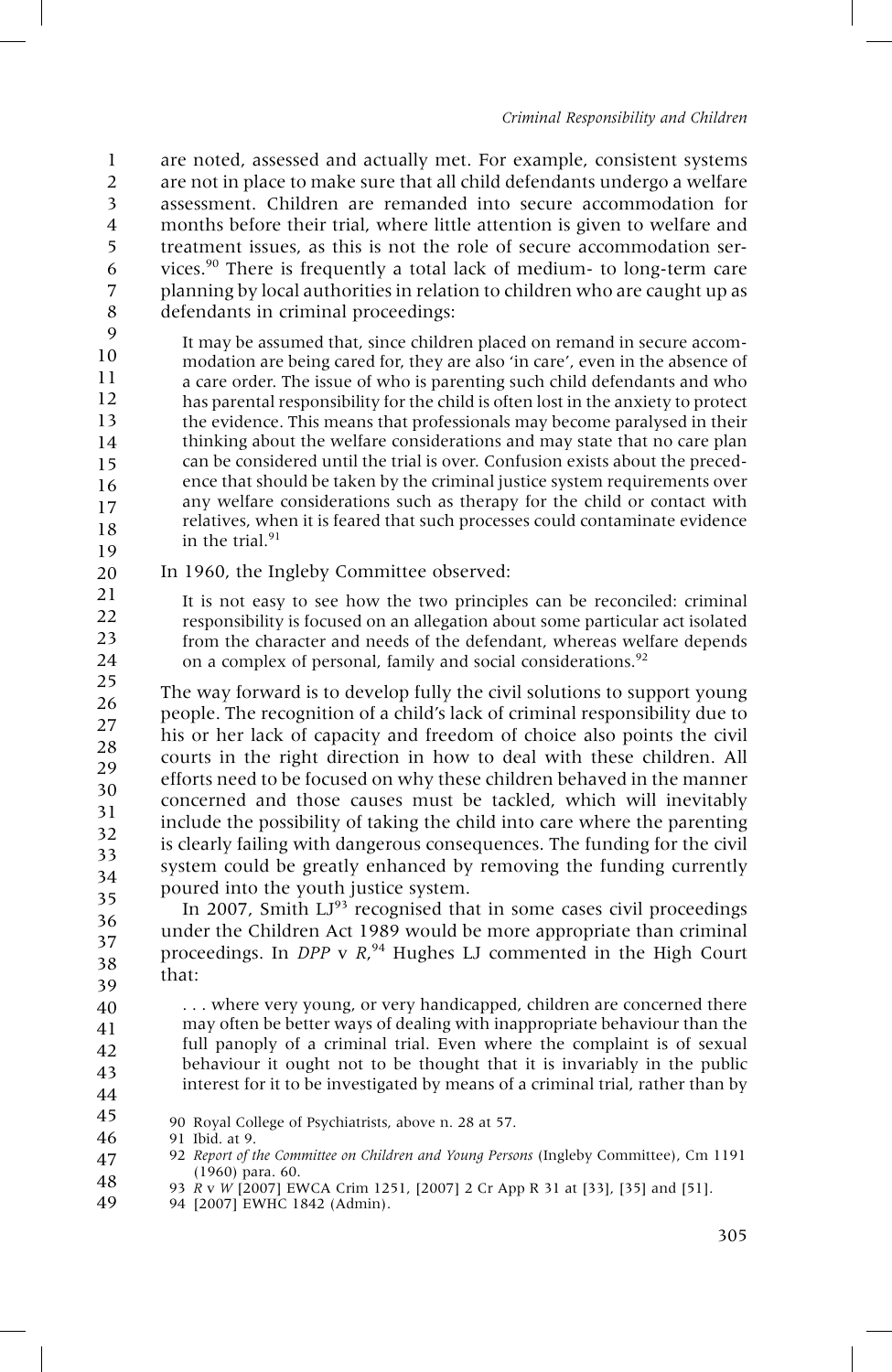1 2 inter-disciplinary action and co-operation between those who are experienced in dealing with children of this age and handicap.<sup>95</sup>

Criminal proceedings should not be the gateway to educational and social services.<sup>96</sup> these should be completely separate from criminal proceedings because they have very different roles in our society. The priority of the criminal justice system is, by definition, punishment and annexing educational and social services does not remove the fact that a child has been stigmatised with a criminal conviction and punished for that behaviour. 3 4 5 6 7 8 9

That is not to say that children should not receive punishment for their misbehaviour—children are often punished without recourse to the criminal courts and this will continue to be the case, but the punishment will be proportionate to the personal responsibility of the child which will inevitably be restricted because of his or her limited capacity and personal autonomy. Instead the genuine emphasis of the civil system will be on education and welfare without the distractions of punishment which take priority in a criminal justice system. But experience both in the UK and abroad suggests that we must be careful in any transition from criminal proceedings to civil proceedings to avoid children having the disadvantages of a civil solution (the burden of proof only being on the balance of probabilities and the more lenient procedural approach) combined with the disadvantages of a punishment in the guise of a supposedly educational or welfare solution. Don Cipriani has commented that administrative proceedings 'too frequently result in the imposition of forms of deprivation of liberty in the guise of educational or protective measures, often for lengthy periods that may be neither pre-determined nor properly monitored and reviewed'.<sup>97</sup> 10 11 12 13 14 15 16 17 18 19 20 21 22 23 24 25 26 27

By going down the route of criminal responsibility, society is placing the blame for the wrongdoing firmly at the feet of the child, whereas the evidence suggests that the causes of such wrongdoing are actually the product of the child's social environment. Once this is accepted, the justification for criminal responsibility fades away leaving the uncomfortable reality that we can no longer neatly blame one individual for the wrongdoing that has occurred, but we have to accept a shared responsibility for it. The remedy is not to seek to punish that one individual child, but to look at the social environment in which he or she has been placed and see what changes need to be made to avoid future wrongdoing. When the wrong done is as serious as the murder of a child, such as James Bulger, this is a particularly painful lesson to accept, but the inclination to turn into a lynch mob against the children who were the direct perpetrators of the wrongful conduct must be avoided in a civilised society. 28 29 30 31 32 33 34 35 36 37 38 39 40 41 42

- 43
- 44 45

What the law has done is to choose from among the characteristics of certain children, not their lack of a decent education (through no fault of

<sup>95 [2007]</sup> EWHC 1842 (Admin) at [37]. 47

<sup>96</sup> For an alternative view, see G Williams, 'The Criminal Responsibility of Children' [1954] Crim LR 493. 48

<sup>97</sup> Cipriani, above n. 13 at x. 49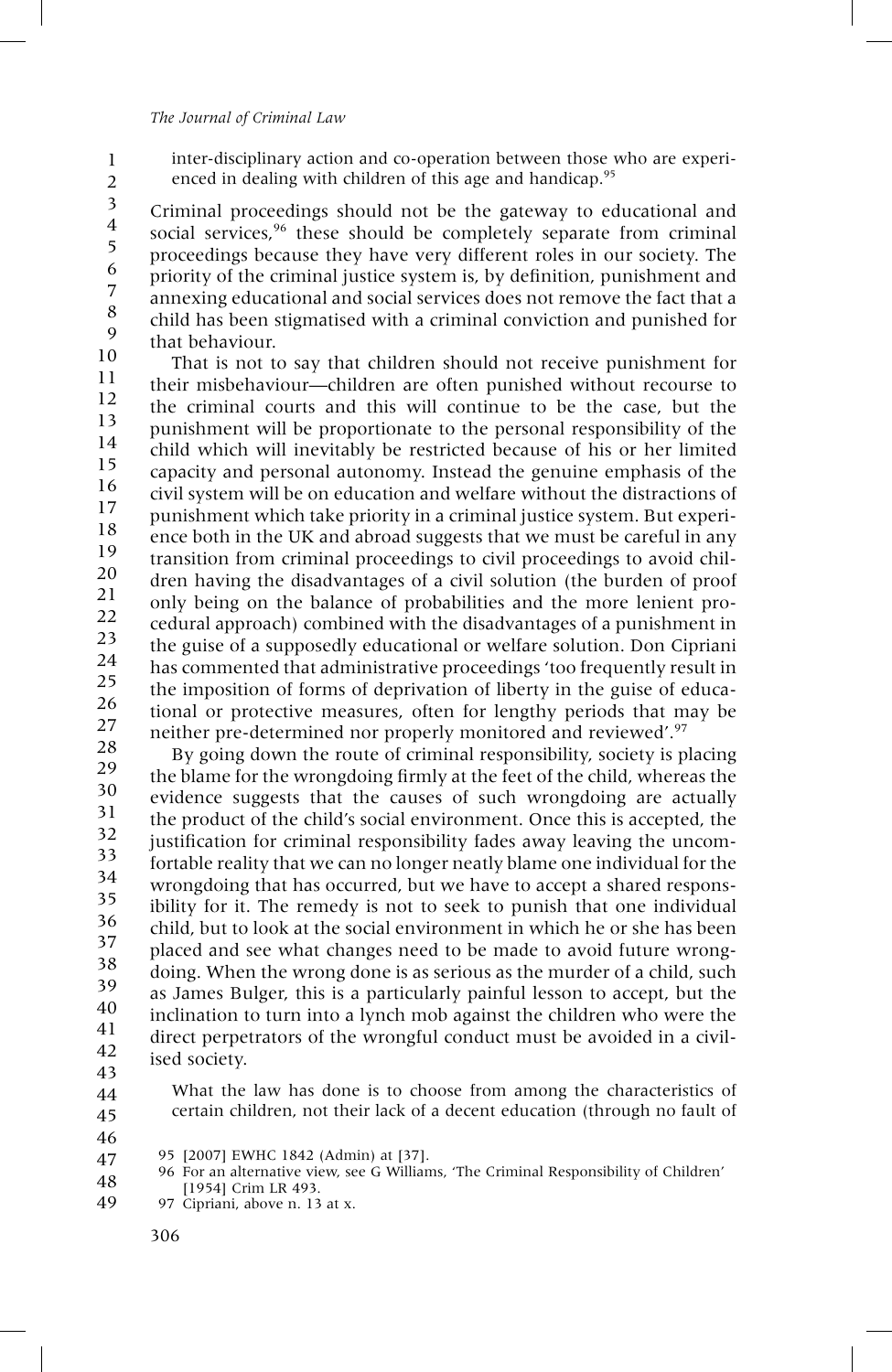their own,) or their location in dilapidated slum housing (through no fault of their own), or their unattended to health problems (through no fault of their own), etc., but the instance of conduct in which they violated the penal law. So long as the legal system thus isolates and highlights that aspect of the child which rationally calls for the least sympathy, and ignores the conditions of his life that would evoke a desire to help, the law simply serves to reinforce the severity of public attitudes.<sup>98</sup>

This is not to say that a child who commits a serious wrong is morally blameless, but it accepts that civil law procedures can tackle more effectively children whose behaviour is symptomatic of the social environment in which they have found themselves. Whenever children are naughty they need to be punished in order for them to learn appropriate behaviour, but the punishment must be proportionate to the level of personal wrongdoing of the child. Because the criminal law places all of the blame on the individual offender and ignores the social context in which the offending has taken place, the resulting punishment can be out of all proportion to the actual individual wrongdoing. The criminal law is not the only setting in which a child can be punished—a child may be scolded by means of a severe telling-off by his parents, sent to his bedroom or banned from playing on his computer for a number of hours or days. There is no need for the criminal system to be involved, simply because a level of punishment is required, but by enrolling the criminal law in the process, the stage is set for a disproportionate punishment to be imposed.<sup>99</sup> 7 8 9 10 11 12 13 14 15 16 17 18 19 20 21 22 23 24

Once it is accepted that there is a collective responsibility for the wrongdoing, then society can accept the additional financial and personal resources that need to be invested through the civil welfare system in order to tackle such behaviour. Children can be forced to confront the moral blameworthiness of their conduct without dragging them through a criminal justice system that was designed for adults. 25 26 27 28 29 30

When a child commits a serious harm there might be an understandable desire to punish that child through the criminal justice system, but the evidence is that this will prove counter-productive.<sup>100</sup> The most effective delinquency prevention and early intervention programs for young children are non-punitive and home and school-based, focusing on the parents and other family members.<sup>101</sup> These programmes are delivered by the mental health and child welfare services rather than the 31 32 33 34 35 36 37

38 39

> 98 S. Fox, 'Responsibility in the Juvenile Court' (1969–70) 11 *William and Mary Law Review* 659 at 674.

- 99 Gelsthorpe, above n. 62. 40
- 100 T. Thornberry, D. Huizinga and R. Loeberet, 'The Causes and Correlates Studies: Finding and Policy Implications' (2004) 9 *Juvenile Justice* 3; D. Farrington, 'Early Identification and Preventive Intervention: How Effective Is This Strategy?' (2005) 4 *Criminology and Public Policy* 237; US Government Accountability Office, 41 42 43
- Residential Treatment Programs, *Concerns Regarding Abuse and Death in Certain Programs for Troubled Youth* (US Department of Justice: Washington, 2007); 44
- R. Loeber, D. Farrington and D. Petechuk, *Child Delinquency: Early Intervention and Prevention*, Child Delinquency Bulletin Series (US Department of Justice, Office of 45 46
- Juvenile Justice and Delinquency Prevention: Washington, 2003). 47
- 101 B. Burns *et al.*, *Treatment Services and Intervention Programs for Child Delinquents*, (US Department of Justice, Office of Juvenile Justice and Delinquency Prevention: Washington, 2003). 48 49